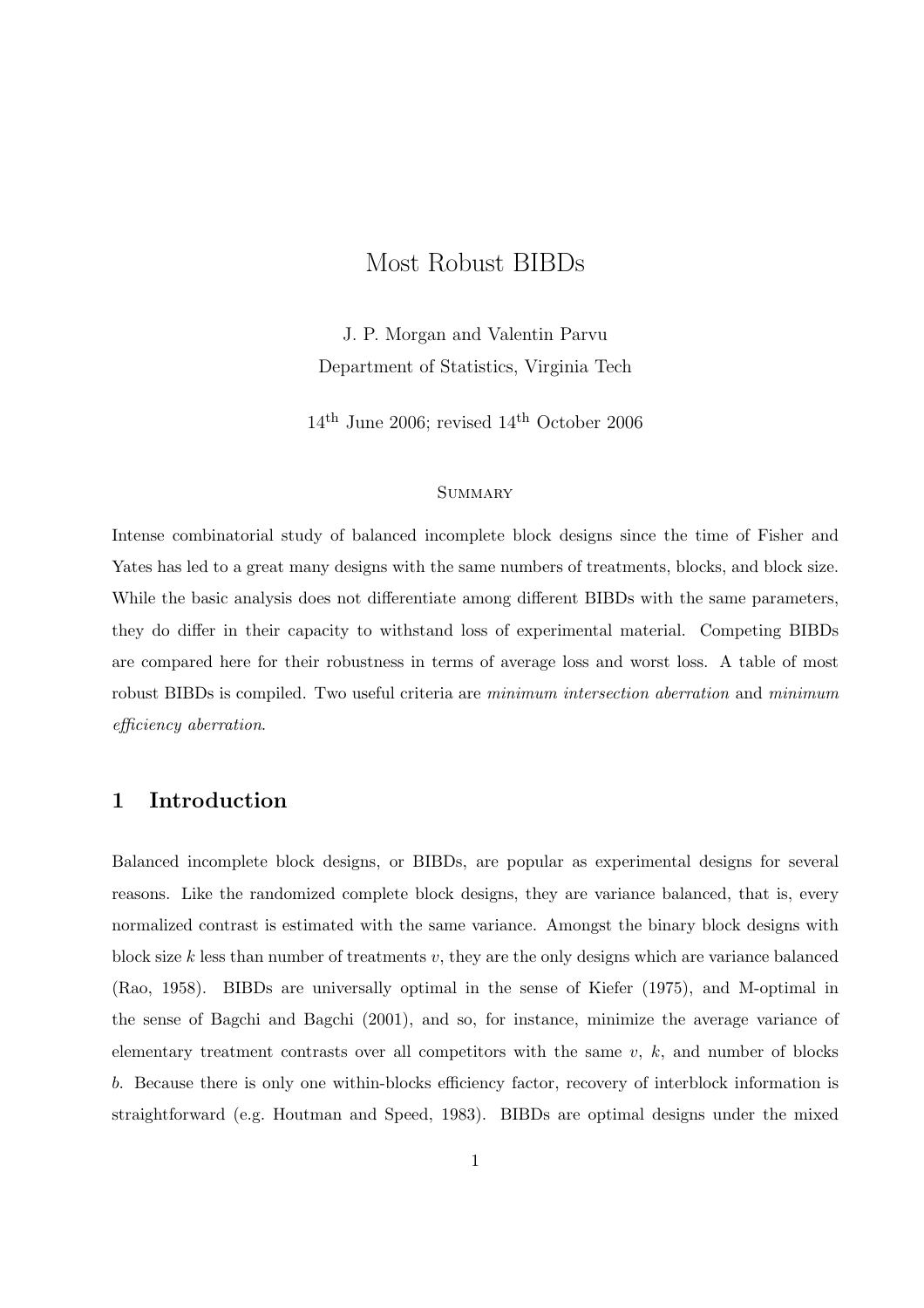effects model (Mukhopadhyay, 1981).

Recently there has been interest in investigating the robustness properties of BIBDs. Should experimental difficulties arise causing loss of plots or entire blocks, does the resulting residual design still behave well in a statistical sense? Ghosh (1982) established that a BIBD remains connected after removal of any  $r-1$  observations, or of any  $r-1$  blocks, where  $r = \frac{bk}{n}$  $\frac{dk}{v}$  is the replication number for the original BIBD. The paper by Lal, Gupta, and Bhar (2001) gives a comprehensive study on the A-efficiency of residual designs from several classes of block designs. Tables 1 and 3 in that paper summarize results for residual efficiencies when two plots (respectively, two blocks) are lost from any of the designs in three published tables of BIBDs; relatively few cases show residual efficiency less than 80% of the original BIBD. Other robustness results can be found in Baksalary and Tabis (1987), Das and Kageyama (1992) and Dey (1993), including for designs other than BIBDs. A fundamental result due to Bhaumik and Whittinghill (1991) will be explored later in this paper. The collective conclusion of these papers is yes, BIBDs as a whole are fairly characterized as robust. The case for BIBDs presented in the first paragraph is correspondingly strengthened.

Nonetheless, the robustness work to now fails to address a very pragmatic issue. Loss of experimental material in designed experiments is rarely expected; rather, it is a somewhat low probability event that will not be the primary driver of design selection. Given low probability for loss of units, the first objective is to determine an optimal design for the selected b and  $k$ , irrespective of potential losses. If there are then several designs meeting the optimality criteria, robustness becomes the second objective: amongst the optimal designs, select the member that is maximally robust.

Thus, having decided for many reasons to employ a BIBD with given  $v$ ,  $b$ , and  $k$ , which of the potentially large number of nonisomorphic competitors is best? Neither theoretical results for BIBDs as a class, nor calculated results for the individual BIBDs listed in particular tables, both available in the papers cited above, tell an experimenter which BIBD for her parameter set is most robust. This paper investigates that question from several angles, both theoretical and computational, under loss of entire blocks. In accordance with the idea that fewer losses have higher likelihood, and since all BIBDs for fixed  $(v, b, k)$  are statistically equivalent for loss of one block, focus is first on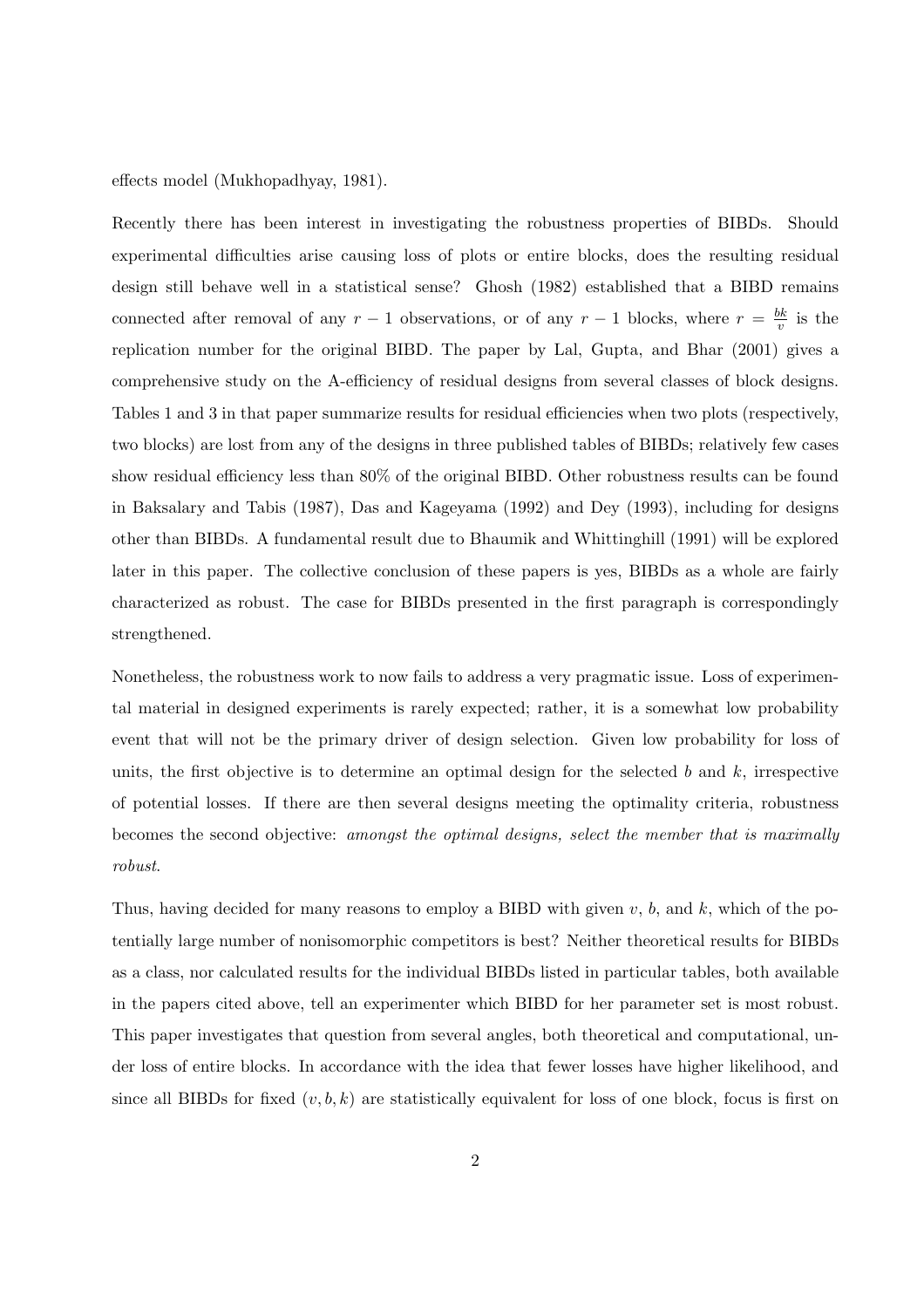loss of two blocks. Symmetric  $(v = b)$  BIBDs for fixed  $(v, b, k)$  are statistically equivalent for loss of two blocks, so in this case the primary study is for loss of three blocks. The most robust BIBDs are tabled for up to 15 treatments and 15 replicates. The entirety of this investigation is for the standard additive, homoscedastic model.

# 2 Information matrices and other preliminaries

Efficiency comparisons of block designs are made in terms of the treatments information matrix in the within-blocks analysis (e.g. Shah and Sinha, 1989, chapter 1). For an arbitrary design  $d$  this is

$$
C_d = Diag(r_{d1}, r_{d2}, \dots, r_{dv}) - N_d Diag(k_1, k_2, \dots, k_b)^{-1} N'_d
$$

where  $r_{di}$  is the replication number for treatment i,  $k_j$  the number of experimental units in block j, and  $N_d = (n_{dij})$  is the treatment×block incidence matrix with entries the number of units in block j receiving treatment i. For a BIBD,  $C_d = rI - \frac{1}{k}$  $\frac{1}{k}[(r - \lambda)I + \lambda J]$  where  $\lambda$  is the number of blocks common to every pair of treatments. Of concern here is the information matrix for a residual design of a BIBD d under loss of t blocks:

$$
C_{d(t)} = C_d - C_{d_t} \tag{1}
$$

where  $C_{d_t}$  is the  $v \times v$  information matrix for the t lost blocks when viewed as a design for v treatments. While  $C_{d(t)}$  certainly depends on the t blocks lost, its trace does not.

Let  $\Phi: C_d \to \mathbb{R}$  be a measure of design quality, for which smaller is better. Many such measures are based on the v −1 positive eigenvalues  $z_{d1} \leq z_{d2} \leq \cdots \leq z_{d,v-1}$  of  $C_d$ . For instance, the average variance over the pairwise treatment contrasts is proportional to  $\Phi_A(C_d) = \sum_{i=1}^{v-1} \frac{1}{z_d}$  $\frac{1}{z_{di}}$ , called the A-value of the design. The worst variance over all normalized contrasts is proportional to  $\Phi_E(C_d)$  = 1  $\frac{1}{z_{d1}}$ , called the E-value. A general class of eigenvalue-based criteria is  $\Phi_f(C_d) = \sum_{i=1}^{v-1} f(z_{di})$  where  $f$  is convex. An important criterion not a function of the eigenvalues is the worst (scaled) variance over the pairwise treatment contrasts,  $\Phi_{MV}(C_d) = \max_{i \neq i'} \text{var}(\widehat{\tau_i - \tau_{i'}})/\sigma^2$ , called the MV-value. All of these criteria are scale free, that is, do not depend on the underlying error variance  $\sigma^2$ .

**Definition 1.** The  $\Phi_{(t)}$ -efficiency of a residual of a BIBD is

$$
\Phi_{(t)} \text{-} eff = \frac{\Phi(C_d)}{\Phi(C_{d(t)})}.
$$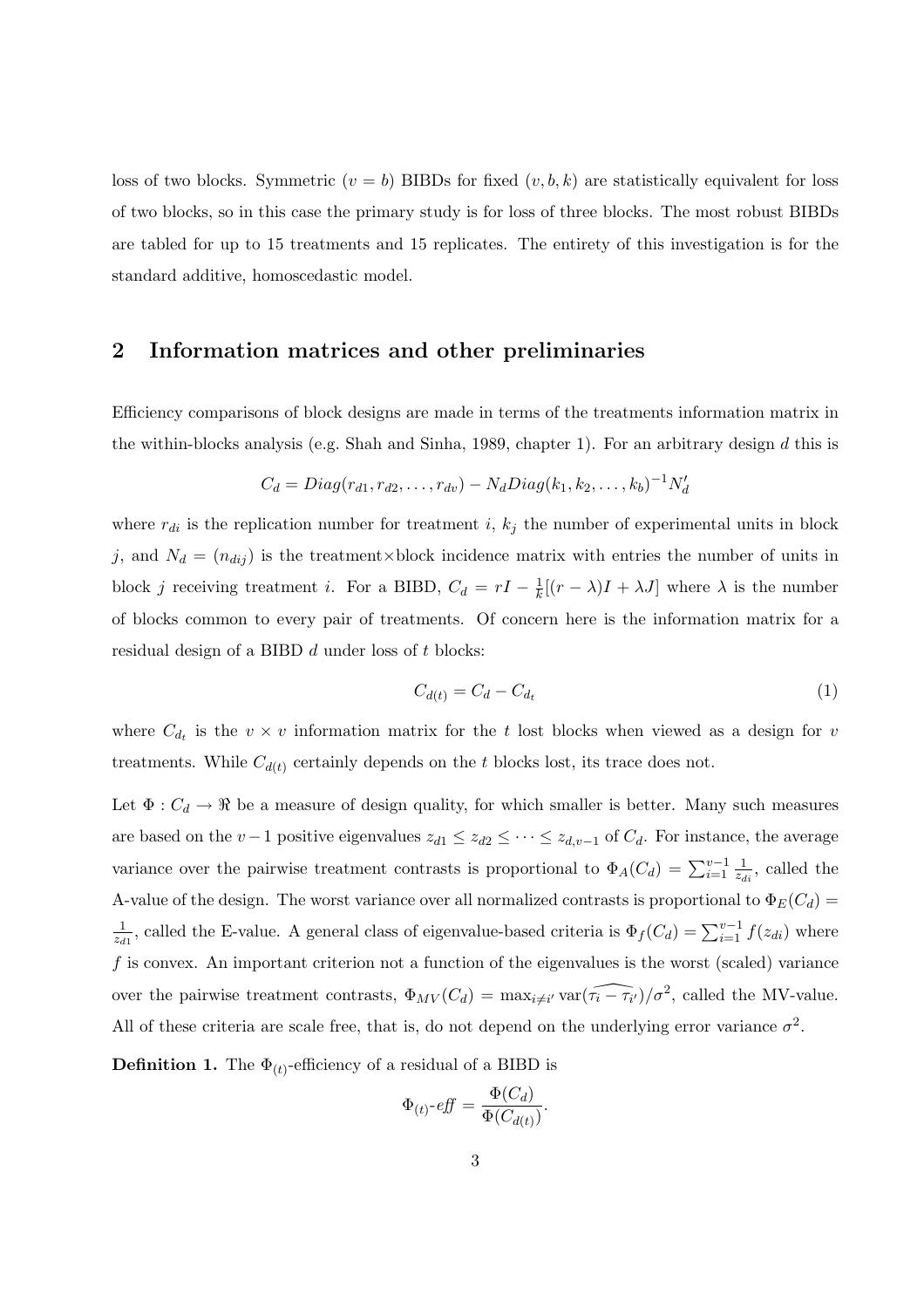Any sensible criterion  $\Phi$  will obey  $\Phi(C_1) \leq \Phi(C_2)$  for  $C_1 - C_2$  non-negative definite so that  $\Phi_{(t)}$ -eff is bounded above by 1. It is sometimes convenient to think in terms of the risk associated with a loss of t blocks. Risk is defined by  $1 - \Phi_{(t)}$ -eff.  $\Phi_{(t)}$ -efficiency depends on the set of t blocks lost.

A portion of the results in later sections will focus on the criteria A, E, and MV. Evaluation of  $\Phi_{(t)}$ -eff thus requires the values of these criteria for BIBDs. For a BIBD d, the  $z_{di}$  are identically equal to  $\frac{v\lambda}{k}$  so that  $\Phi_A(C_d) = \frac{k(v-1)}{v\lambda}$  and  $\Phi_E(C_d) = \frac{k}{v\lambda}$ . The MV-value is  $\Phi_{MV}(C_d) = \frac{2k}{v\lambda}$ . Obtaining criterion values for  $C_{d(t)}$  requires a bit more work. A useful technical result is given here, with computation of residual information matrices and associated values following in section 3.

**Definition 2.** A symmetric matrix X is *generalized block-diagonal* if it can be partitioned as

$$
\begin{pmatrix}\nA_{n_1 \times n_1} & c_{12} J_{n_1 \times n_2} & \cdots & c_{1p} J_{n_1 \times n_p} \\
c_{21} J_{n_2 \times n_1} & A_{n_2 \times n_2} & \cdots & c_{2p} J_{n_2 \times n_2} \\
\vdots & \vdots & \ddots & \vdots \\
c_{p1} J_{n_p \times n_1} & c_{p2} J_{n_p \times n_2} & \cdots & A_{n_p \times n_p}\n\end{pmatrix}
$$
\n(2)

where the matrices  $A_{n_i \times n_i} = x_i I + y_i J$  are completely symmetric.

Residual information matrices  $C_{d(t)}$  for BIBDs are generalized block-diagonal. Efficiency calculations require the eigenvalues of these matrices, and for the MV-criterion, a generalized inverse. It is evident that  $\sum_{i=1}^{p} (n_i - 1)$  eigenvalues of (2) are  $n_i - 1$  copies of  $x_i$  for  $i = 1, ..., p$ . Removing these eigenvalues and corresponding (contrast) eigenvectors has the effect of replacing  $A_{n_i \times n_i}$  by  $a_i$  $\frac{a_i}{n_i} J_{n_i \times n_i}$  for  $a_i = (x_i + n_i y_i)$ . From there the remaining eigenvalues can be extracted by noting that the remaining eigenvectors must be of the form  $(w_1 1'_{n_1}, w_2 1'_{n_2}, \ldots, w_p 1'_{n_p})$  for some  $w_1, w_2, \ldots, w_p$ .

**Lemma 1.** Let X be a generalized block-diagonal matrix as given in  $(2)$ . The eigenvalues of X are  $x_i$  with multiplicity  $n_i - 1$  for  $i = 1, \ldots, p$ , and the eigenvalues of the (not necessarily symmetric) matrix:  $\overline{1}$  $\mathbf{r}$ 

$$
X_0 = \begin{pmatrix} a_1 & c_{12} \cdot n_2 & \cdots & c_{1p} \cdot n_p \\ c_{21} \cdot n_1 & a_2 & \cdots & c_{2p} \cdot n_p \\ \vdots & \vdots & \ddots & \vdots \\ c_{p1} \cdot n_1 & c_{p2} \cdot n_2 & \cdots & a_p \end{pmatrix}
$$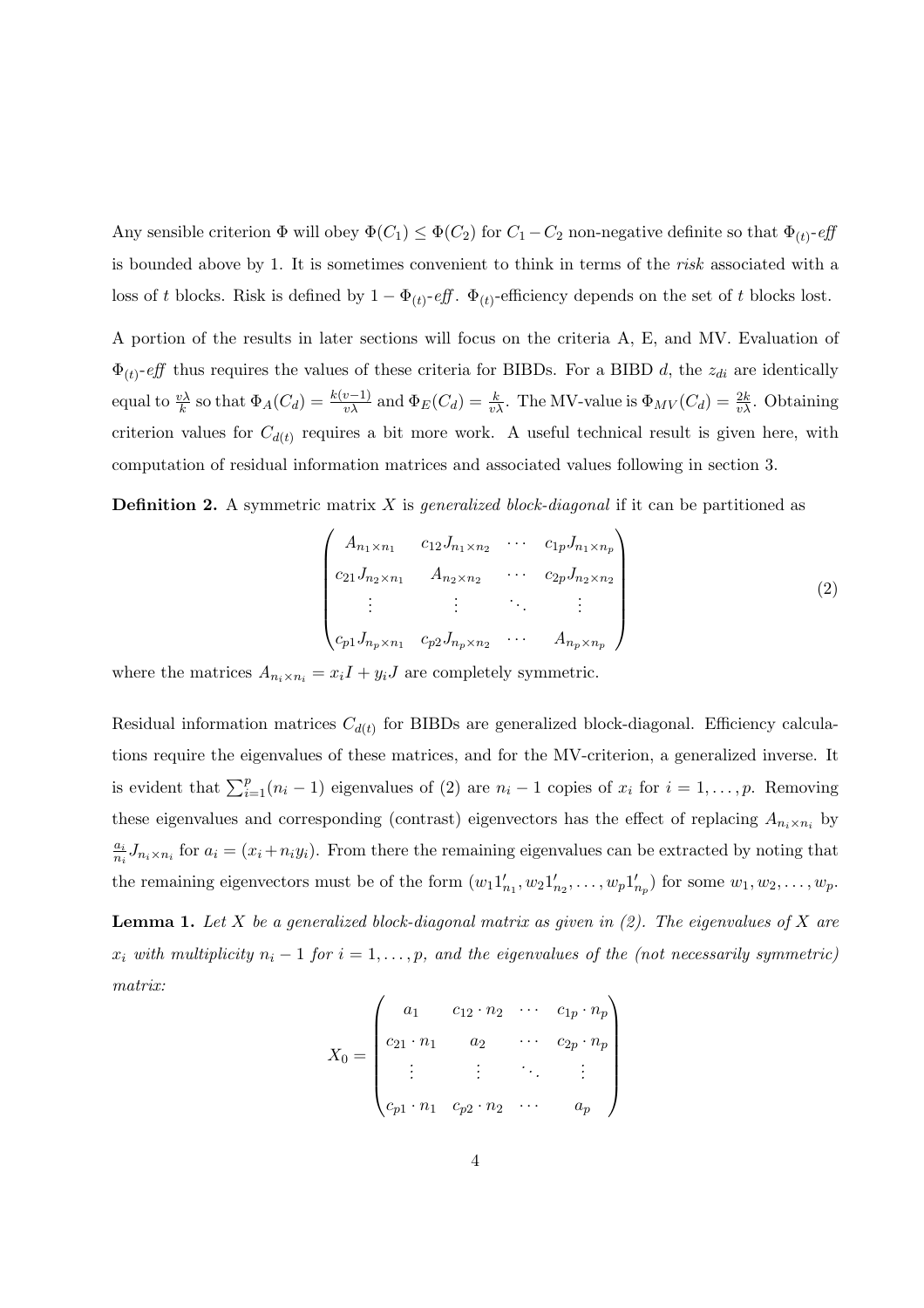## 3 Residual information matrices

Residual information matrices for BIBDs, and associated values, will be investigated here for the cases of primary interest. The eigenvalues of a residual design formed by removing two blocks from a BIBD as determined by Bhaumik and Whittinghill (1991, lemma 6) are listed in Table 1. Here, q denotes the number of treatments common to the two blocks.

Study of criteria based on pairwise variances, including  $\Phi_{MV}$ , requires a generalized inverse of  $C_{d(2)}$ . When  $0 < q < k$ ,  $C_{d(2)}$  has form

$$
C_{d(2)} = \begin{pmatrix} A_1 & \frac{1}{k} J_{q \times (k-q)} & \frac{1}{k} J_{q \times (k-q)} & \theta_{q \times (v-2k+q)} \\ \frac{1}{k} J_{(k-q) \times q} & A_2 & \theta_{(k-q) \times k-q} & \theta_{(k-q) \times (v-2k+q)} \\ \frac{1}{k} J_{(k-q) \times q} & \theta_{(k-q) \times (k-q)} & A_3 & \theta_{(k-q) \times (v-2k+q)} \\ \theta_{(v-2k+q) \times q} & \theta_{(v-2k+q) \times (k-q)} & \theta_{(v-2k+q) \times (k-q)} & A_4 \end{pmatrix} - \frac{\lambda}{k} J_{v \times v}, \quad (3)
$$

where

$$
A_1 = \left(\frac{v\lambda}{k} - 2\right)I_q + \frac{2}{k}J_q, \quad A_2 = A_3 = \left(\frac{v\lambda}{k} - 1\right)I_{(k-q)} + \frac{1}{k}J_{(k-q)}, \quad A_4 = \frac{v\lambda}{k}I_{(v-2k+q)}.
$$

One generalized inverse of (3) is  $G_{d(2)} = [C_{d(2)} + \frac{\lambda}{k}]$  $\frac{\lambda}{k}J]^{-1}$ . This matrix (see Parvu, 2004) is

$$
\begin{pmatrix}\n\frac{k}{v\lambda-2k}I_q - \frac{2k(v\lambda-k)}{v\lambda(v\lambda-2k)(v\lambda-2k+q)}J_q & \frac{-k}{v\lambda(v\lambda-2k+q)}J_{q\times (k-q)} & \frac{-k}{v\lambda(v\lambda-2k+q)}J_{q\times (k-q)} & 0_{q\times (v-2k+q)} \\
\frac{-k}{v\lambda(v\lambda-2k+q)}J_{(k-q)\times q} & M_{(k-q)\times (k-q)} & \frac{kq}{v\lambda(v\lambda-q)(v\lambda-2k+q)}J_{(k-q)} & 0_{(k-q)\times (v-2k+q)} \\
\frac{-k}{v\lambda(v\lambda-2k+q)}J_{(k-q)\times q} & \frac{kq}{v\lambda(v\lambda-q)(v\lambda-2k+q)}J_{(k-q)} & M_{(k-q)\times (k-q)} & 0_{(k-q)\times (v-2k+q)} \\
0_{(v-2k+q)\times q} & 0_{(v-2k+q)\times (k-q)} & 0_{(v-2k+q)\times (k-q)} & \frac{k}{\lambda v}I_{v-2k+q}\n\end{pmatrix}
$$

where  $M_{(k-q)\times(k-q)} = \frac{k}{\nu\lambda}$  $\frac{k}{v\lambda-k}I_{(k-q)} - \frac{k[v^2\lambda^2-k(2v\lambda-q)]}{v\lambda(v\lambda-k)(v\lambda-q)(v\lambda-2)}$  $\frac{k[v^2\lambda^2 - k(2v\lambda - q)]}{v\lambda(v\lambda - k)(v\lambda - q)(v\lambda - 2k + q)} J_{(k-q)}$ . The variance of a pairwise treatment comparison is  $Var[\widehat{\tau_i - \tau_{i'}}]/\sigma^2 = G_{d(2)i} + G_{d(2)i'i'} - 2G_{d(2)i'j'}$  as displayed for the seven possible cases in Table 2. For some q not all cases can occur (some counts are zero) .

For a symmetric BIBD (or SBIBD), every two blocks intersect in  $\lambda$  treatments. It follows that for fixed  $(v, b, k)$ , every SBIBD d has the same residual information matrix  $C_{d(2)}$  regardless of the pair of blocks lost, and thus the same  $\Phi_{(2)}$ -eff values for any  $\Phi$ . So for SBIBDs primary interest is in loss of three blocks. Let  $n_a$  be the number of treatments occurring in a of three lost blocks for  $a = 0, 1, 2, 3$ . Take treatments  $1, \ldots, n_3$  to be those occurring three times, treatments  $n_3 + 1, \ldots, n_3 + n_2$  to be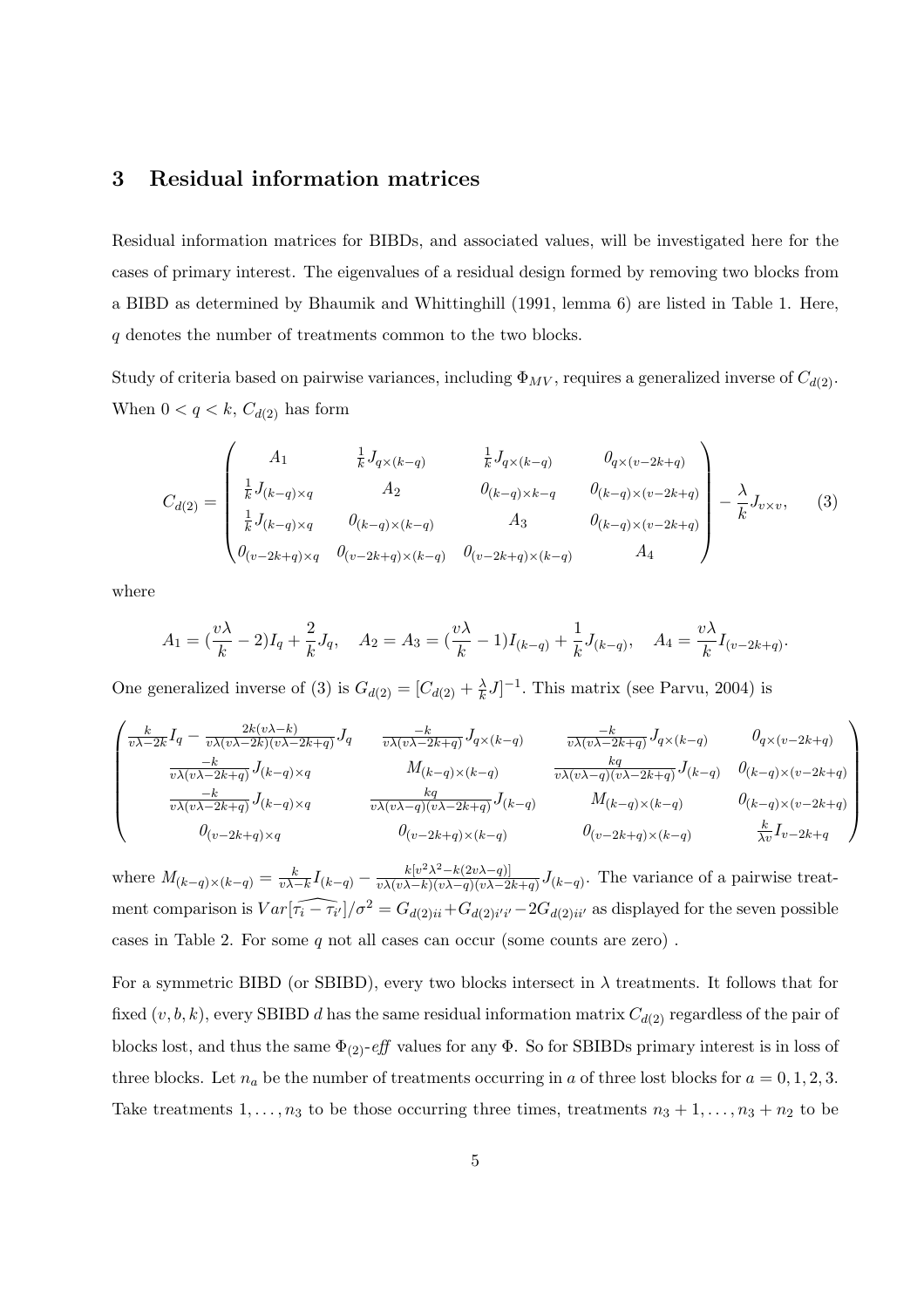those occurring twice, and so on. Then  $n_a \ge 0$ ,  $n_3 + n_2 + n_1 + n_0 = v$ ,  $3n_3 + 2n_2 + n_1 = 3k$ , and  $3n_3 + n_2 = 3\lambda$ . Now setting  $n_3 = q$ , the  $n_a$ 's in terms of q and the design parameters are

$$
n_3 = q, \quad n_2 = 3\lambda - 3q, \quad n_1 = 3k - 6\lambda + 3q, \quad n_0 = v - 3k + 3\lambda - q \tag{4}
$$

Because  $n_a \geq 0$ , a necessary condition for q is  $\max(0, 2\lambda - k) \leq q \leq \min(\lambda, v - 3k + 3\lambda)$ . The form of  $C_{d_3}$  depends on which  $n_a$ 's are strictly positive, and (4) implies that of the 16 possibilities for choosing  $n_a = 0$  or  $n_a > 0$ , only eight can actually occur (for instance  $n_3 = n_2 = 0$  would imply  $q = \lambda = 0$ . These cases are:

| Case             | 2 | 3        |                | 5       |   |  |
|------------------|---|----------|----------------|---------|---|--|
| $\mathfrak{n}_3$ | 0 | 0        |                |         |   |  |
| $\sqrt{n_{2}}$   |   |          | $\overline{0}$ | $\rm 0$ |   |  |
| $n_1$            |   | $\theta$ |                |         | 0 |  |
| $n_0$            |   |          |                | U       |   |  |

Not all eight cases can occur with any SBIBD. Case 3 can occur in SBIBDs with  $k = 2\lambda$ , case 5 when  $v = 3k - 2\lambda$ , and case 7 when  $v = 2k - \lambda$ .

Let  $r_{d_3}$  be the vector  $r_{d_3} = (31'_{n_3}, 21'_{n_2}, 1'_{n_1}, 0'_{n_0})'$ . The information matrix for the three deleted blocks is  $C_{d_3} = Diag(r_{d_3}) - \frac{1}{k}N_{d_3}N_{d_3}$ . If all  $n_a > 0$  (case 1) then  $N_{d3}N'_{d3}$  is  $\overline{1}$  $\mathbf{r}$ 

$$
\begin{pmatrix}\n3 \cdot J_{n_3 \times n_3} & 2 \cdot J_{n_3 \times \frac{n_2}{3}} & 2 \cdot J_{n_3 \times \frac{n_2}{3}} & 2 \cdot J_{n_3 \times \frac{n_2}{3}} & J_{n_3 \times \frac{n_1}{3}} & J_{n_3 \times \frac{n_1}{3}} & J_{n_3 \times \frac{n_1}{3}} & J_{n_3 \times \frac{n_1}{3}} & 0_{n_3 \times n_0} \\
2 \cdot J_{\frac{n_2}{3} \times n_3} & 2 \cdot J_{\frac{n_2}{3} \times \frac{n_2}{3}} & J_{\frac{n_2}{3} \times \frac{n_2}{3}} & J_{\frac{n_2}{3} \times \frac{n_2}{3}} & J_{\frac{n_2}{3} \times \frac{n_1}{3}} & J_{\frac{n_2}{3} \times \frac{n_1}{3}} & J_{\frac{n_2}{3} \times \frac{n_1}{3}} & 0_{\frac{n_2}{3} \times \frac{n_1}{3}} & 0_{\frac{n_2}{3} \times \frac{n_1}{3}} & 0_{\frac{n_2}{3} \times \frac{n_1}{3}} & 0_{\frac{n_2}{3} \times \frac{n_1}{3}} & 0_{\frac{n_2}{3} \times \frac{n_1}{3}} & 0_{\frac{n_2}{3} \times \frac{n_1}{3}} & J_{\frac{n_2}{3} \times \frac{n_1}{3}} & J_{\frac{n_2}{3} \times \frac{n_1}{3}} & J_{\frac{n_2}{3} \times \frac{n_1}{3}} & J_{\frac{n_2}{3} \times \frac{n_1}{3}} & J_{\frac{n_2}{3} \times \frac{n_1}{3}} & J_{\frac{n_2}{3} \times \frac{n_1}{3}} & J_{\frac{n_2}{3} \times \frac{n_1}{3}} & J_{\frac{n_2}{3} \times \frac{n_1}{3}} & J_{\frac{n_2}{3} \times \frac{n_1}{3}} & J_{\frac{n_2}{3} \times \frac{n_1}{3}} & J_{\frac{n_2}{3} \times \frac{n_1}{3}} & J_{\frac{n_2}{3} \times \frac{n_1}{3}} & J_{\frac{n_2}{3} \times \frac{n_1}{3}} & J_{\frac{n_2}{3} \times \frac{n_1}{3}} & J_{\frac{n_2}{3} \times \frac{n_1}{3}} & J_{\frac
$$

For the other seven cases, delete rows and columns of the partitioned matrix (5). For instance, if  $n_2 = 0$ , the second, third, and fourth row and column partitions are deleted.

From  $(1)$ , the information matrix of the residual design of a SBIBD  $d$  when three blocks are removed is  $C_{d(3)} = (k - 1 + \frac{\lambda}{k})I_v - Diag(r_{d_3}) - \frac{\lambda}{k}$  $\frac{\lambda}{k}J_v + \frac{1}{k}N_{d_3}N'_{d_3}$ . It is apparent that  $C_{d_3}$  is generalized block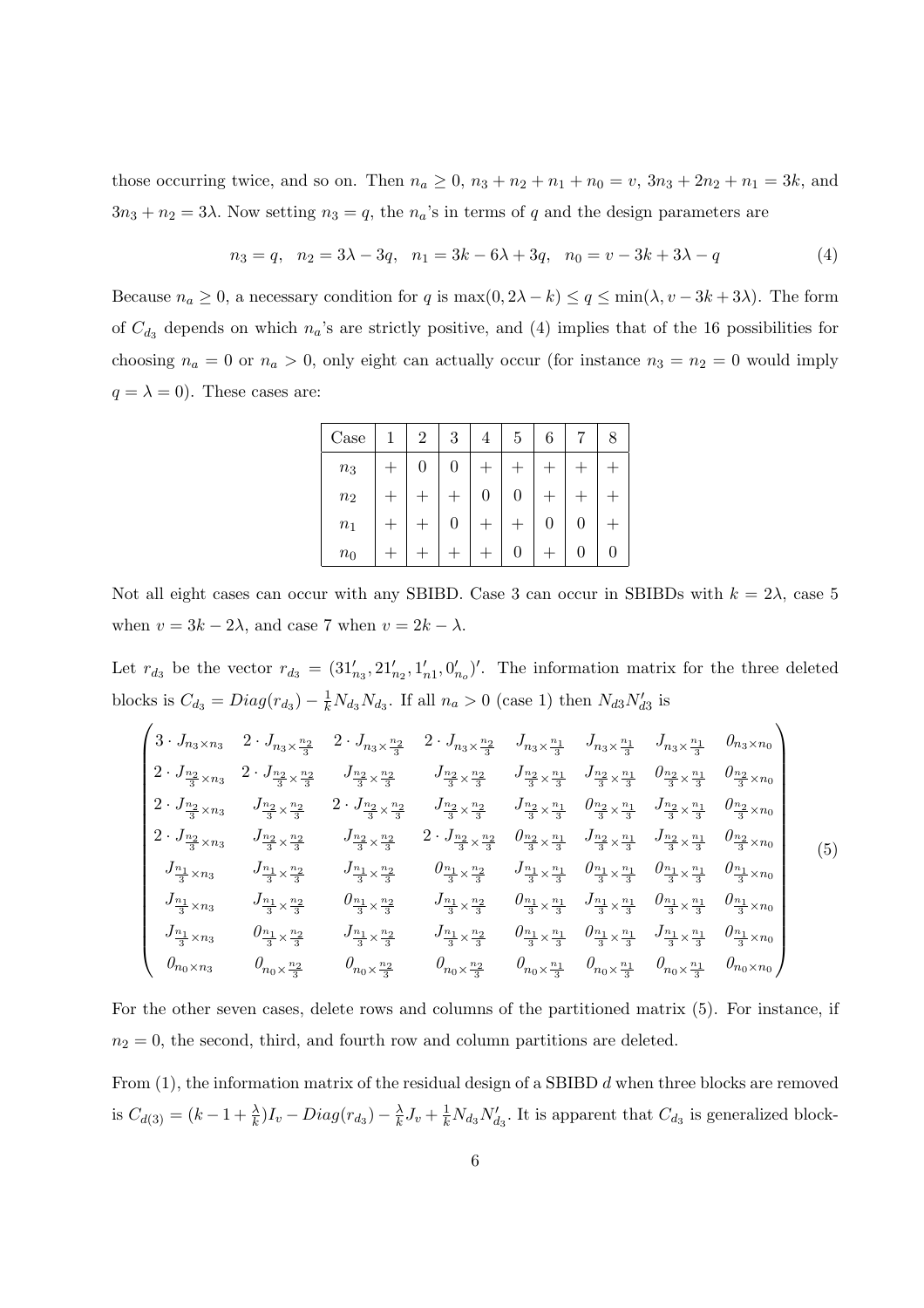diagonal with number of partitions  $p \leq 8$ , and hence so too is  $C_{d(3)}$ . Thus lemma 1 can be used to find its eigenvalues. With the notation of definition 2,  $C_{d(3)}$  has the following sub-matrices on the diagonal when  $n_a > 0$  for all a:

$$
A_1 = (k - 4 + \frac{\lambda}{k})I_{n_3} + \frac{3-\lambda}{k}J_{n_3}, \quad a_1 = k - 4 + 3\frac{n_3}{k} - (n_3 - 1)\frac{\lambda}{k}
$$
  
\n
$$
A_2 = A_3 = A_4 = (k - 3 + \frac{\lambda}{k})I_{n_2/3} + \frac{2-\lambda}{k}J_{n_2/3}, \quad a_2 = a_3 = a_4 = k - 3 + 2\frac{n_2}{3k} - (n_2/3 - 1)\frac{\lambda}{k}
$$
  
\n
$$
A_5 = A_6 = A_7 = (k - 2 + \frac{\lambda}{k})I_{n_1/3} + \frac{1-\lambda}{k}J_{n_1/3}, \quad a_5 = a_6 = a_7 = k - 2 + \frac{n_1}{3k} - (n_1/3 - 1)\frac{\lambda}{k}
$$
  
\n
$$
A_8 = (k - 1 + \frac{\lambda}{k})I_{n_0} + \frac{-\lambda}{k}J_{n_0}, \quad a_8 = k - 1 - (n_0 - 1)\frac{\lambda}{k}
$$
 (6)

The eigenvalues of  $C_{d(3)}$  arising from the individual matrices in (6) are  $\frac{v\lambda}{k} - 3$ ,  $\frac{v\lambda}{k} - 2$ ,  $\frac{v\lambda}{k} - 1$ , and  $\frac{v\lambda}{k}$  with multiplicities  $n_3 - 1$ ,  $n_2 - 3$ ,  $n_1 - 3$ , and  $n_0 - 1$  respectively; not all appear in cases 2-8. The other eigenvalues of  $C_{d(3)}$  are computed from the reduced matrix displayed in lemma 1:

$$
\begin{pmatrix}\nk \cdot a_1 & (2-\lambda)\frac{n_2}{3} & (2-\lambda)\frac{n_2}{3} & (2-\lambda)\frac{n_2}{3} & (1-\lambda)\frac{n_1}{3} & (1-\lambda)\frac{n_1}{3} & (1-\lambda)\frac{n_1}{3} & -\lambda n_0 \\
(2-\lambda)n_3 & k \cdot a_2 & (1-\lambda)\frac{n_2}{3} & (1-\lambda)\frac{n_2}{3} & (1-\lambda)\frac{n_1}{3} & (1-\lambda)\frac{n_1}{3} & -\lambda\frac{n_1}{3} & -\lambda n_0 \\
(2-\lambda)n_3 & (1-\lambda)\frac{n_2}{3} & k \cdot a_3 & (1-\lambda)\frac{n_2}{3} & (1-\lambda)\frac{n_1}{3} & -\lambda\frac{n_1}{3} & (1-\lambda)\frac{n_1}{3} & -\lambda n_0 \\
(2-\lambda)n_3 & (1-\lambda)\frac{n_2}{3} & (1-\lambda)\frac{n_2}{3} & k \cdot a_4 & -\lambda\frac{n_1}{3} & (1-\lambda)\frac{n_1}{3} & (1-\lambda)\frac{n_1}{3} & -\lambda n_0 \\
(1-\lambda)n_3 & (1-\lambda)\frac{n_2}{3} & (1-\lambda)\frac{n_2}{3} & -\lambda\frac{n_2}{3} & k \cdot a_5 & -\lambda\frac{n_1}{3} & -\lambda\frac{n_1}{3} & -\lambda n_0 \\
(1-\lambda)n_3 & (1-\lambda)\frac{n_2}{3} & -\lambda\frac{n_2}{3} & (1-\lambda)\frac{n_2}{3} & -\lambda\frac{n_1}{3} & k \cdot a_6 & -\lambda\frac{n_1}{3} & -\lambda n_0 \\
(1-\lambda)n_3 & -\lambda\frac{n_2}{3} & (1-\lambda)\frac{n_2}{3} & (1-\lambda)\frac{n_2}{3} & -\lambda\frac{n_1}{3} & -\lambda\frac{n_1}{3} & k \cdot a_7 & -\lambda n_0 \\
-\lambda n_3 & -\lambda\frac{n_2}{3} & -\lambda\frac{n_2}{3} & -\lambda\frac{n_2}{3} & -\lambda\frac{n_2}{3} & -\lambda\frac{n_1}{3} & -\lambda\frac{n_1}{3} & -\lambda\frac{n_1}{3} & k \cdot a_8\n\end{pmatrix}
$$

Again, some rows/columns of this matrix are removed depending on the case. What remains is purely computational, so the eigenvalues for  $C_{d(3)}$  are stated (Table 3) without further comment.

### 4 Comparison of nonisomorphic designs

With the basic tools for computing efficiencies in place, paradigms for design comparison will now be developed. Using the GAP Design package (Soicher, 2003) one can, within bounds, obtain the collection  $\mathcal{D}(v, b, k)$  of all nonisomorphic BIBDs for given  $(v, b, k)$ . The bounds here are in time and computational effort: the isomorphism problem is notoriously hard, even computationally, and for some parameter sets the number of nonisomorphic designs is extremely large. For instance, it is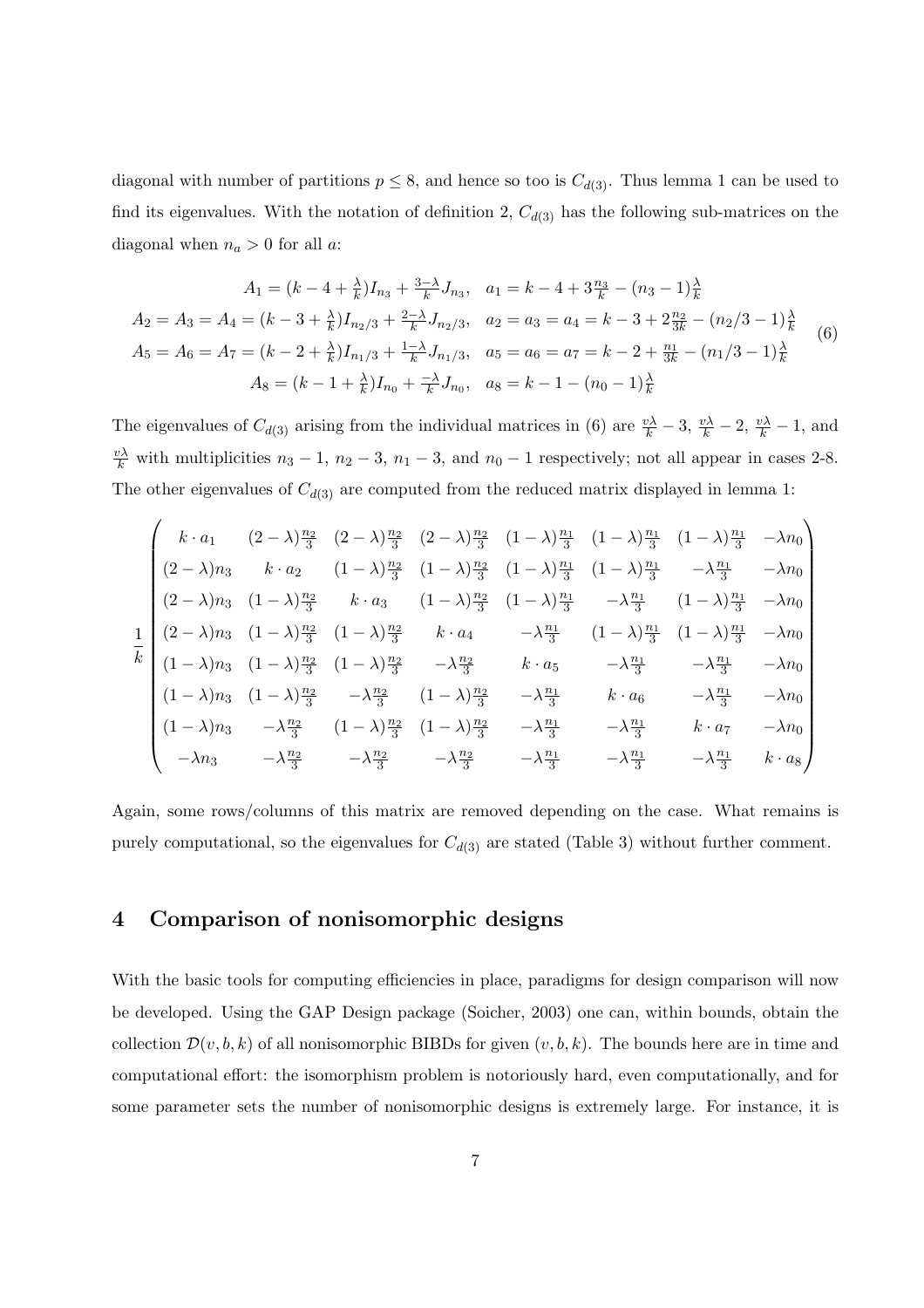known that there are more than  $1.25 \times 10^8$  designs in  $\mathcal{D}(9, 36, 4)$ . The theory of this section provides a route for avoiding full enumeration, and in doing so makes addressing the robustness problem feasible for a much greater parameter range than would otherwise be possible. A table of BIBD parameters including number of isomorphism classes where known is in Mathon and Rosa (2006).

#### 4.1 Robustness of non-symmetric BIBDs to loss of two blocks

As discussed in section 3, the information matrix  $C_{d(2)}$  of a residual design depends only on q, the intersection number of the two lost blocks. There are  $\binom{b}{2}$ 2 ¢ pairs of blocks that could be lost, and  $k + 1$  possible values for their intersections.

**Definition 3.** The  $\Phi_{(t)}$  *distribution* of BIBD *d* is the collection of distinct  $\Phi_{(t)}$ -eff values over all  $\sqrt{b}$ t ¢ possible losses of t blocks, and their corresponding frequencies.

The problem is to compare the  $\Phi_{(2)}$  distributions of nonisomorphic designs with the same  $(v, b, k)$ . How one chooses to do this not only determines which BIBD is most robust, but defines how the robustness concept is implemented. One choice, corresponding to one extreme in what one expects for how the blocks may be lost, is to compare distributions through their maximum value. This is appropriate if one may assign which two blocks are most likely to be lost. Though not formulated in the same way, this idea was discussed by Bhaumik and Whittinghill (1991, page 406).

More common are experiments in which one wishes to guard against possible losses with no prior information as to which blocks may be lost. In broad terms there are two further choices. The opposite extreme from that just discussed is to compare  $\Phi_{(2)}$  distributions through their minimum value. This approach casts robustness in terms of protecting against a worst case loss for the experiment at hand. Between the two extremes, comparison could be made through the mean values of the distributions, formulating robustness via long-run average loss over many experiments. Both the minimum and the mean will be pursued here. The ideas are first illustrated with an example.

**Example 1.** There are four nonisomorphic BIBDs with parameters  $(v, b, k) = (7, 14, 3)$  and thus  $(r, \lambda) = (6, 2)$ , distinguished in Table 4 by the distribution of intersection numbers for the  $\binom{14}{2}$ 2 ¢  $= 91$ pairs of blocks in each design. Average and minimum  $\Phi_{(2)}$ -efficiencies over the 91 possible pairs of lost blocks are also displayed in Table 4. When averaging  $\Phi_{(2)}$  values, the robustness ordering for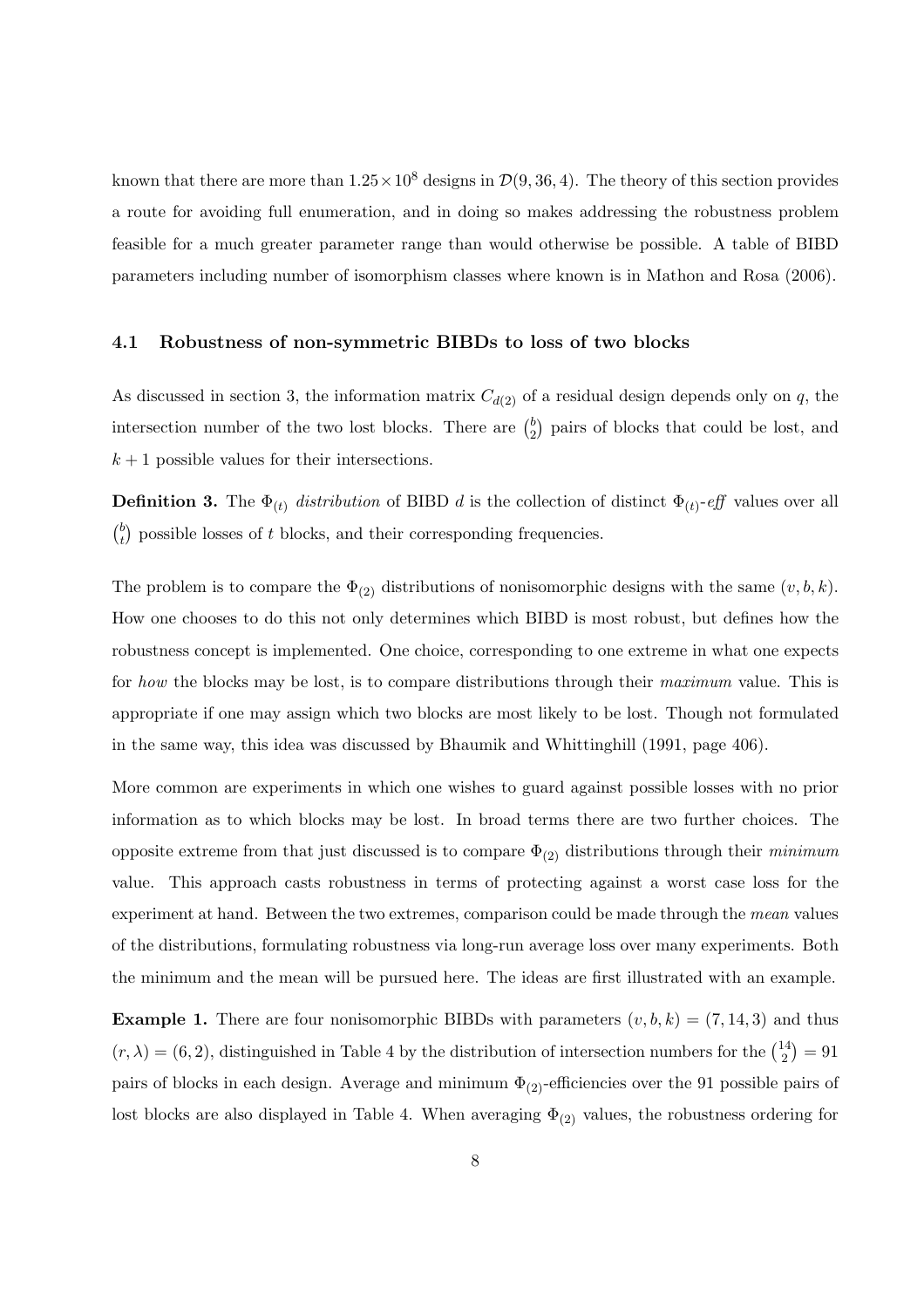these designs is  $1 > 2 > 3 > 4$ . Design 4 is best for minimum A-efficiency; the other two "worst" case" calculations do not distinguish among the competitors.

One feature of example 1 is the small range of the various efficiencies. This is a masking of relevant behavior due to repeated, structurally fixed values, an issue addressed following example 2 below.

Another prominent feature of example 1, the essentially reversed design ordering produced by the average and the minimum efficiencies, will be seen again. Theorem 1 gives some clarification of this phenomenon. Let  $C_{d(2)}^{(q)}$  denote the information matrix of a design obtained by removing two blocks with intersection number q from a BIBD. Also, let  $\mu{C_{d(2)}^{(q)}}$  denote the ordered vector of positive eigenvalues of the matrix  $C_{d(2)}^{(q)}$ . For vectors x and y, the notation " $x \prec y$ " means "y majorizes x" (also read "x is majorized by  $y$ "). Refer to Bhaumik and Whittinghill (1991) or more generally Bhatia (1997) for definitions and details related to majorization.

Theorem 1 (Bhaumik and Whittinghill, 1991). The vectors of eigenvalues of residual designs obtained by removing 2 blocks from a BIBD satisfy:

$$
\mu\{C_{d(2)}^{(0)}\} \prec \mu\{C_{d(2)}^{(1)}\} \prec \cdots \prec \mu\{C_{d(2)}^{(k)}\}\tag{7}
$$

and thus

$$
\Phi(C_{d(2)}^{(0)}) \le \Phi(C_{d(2)}^{(1)}) \le \dots \le \Phi(C_{d(2)}^{(k)})
$$
\n(8)

for any criterion  $\Phi$  preserving the majorization partial order on vectors.

Theorem 1 orders the residual designs of a BIBD in terms of the intersection numbers of the removed blocks. Since  $\Phi_A$  and  $\Phi_E$  both preserve the majorization ordering,  $\Phi_A(C_{d(2)}^{(0)}) \leq \Phi_A(C_{d(2)}^{(1)}) \leq \cdots \leq$  $\Phi_A(C_{d(2)}^{(k)})$  and  $\Phi_E(C_{d(2)}^{(0)}) \leq \Phi_E(C_{d(2)}^{(1)}) \leq \cdots \leq \Phi_E(C_{d(2)}^{(k)})$ . This explains why design 4 in example 1 maximizes the minimum  $\Phi_A$ -eff and  $\Phi_E$ -eff. Since it contains no pair of identical blocks, its minimum A-efficiency is  $\frac{\Phi_A(C_d)}{\Phi_A(C_{d(2)}^{(2)})}$ , while for the other designs the minimum A-efficiency is  $\frac{\Phi_A(C_d)}{\Phi_A(C_{d(2)}^{(3)})}$ . In this example, the strict inequality does not hold with respect to minimum E-efficiency (more on this later).

Theorem 1 suggests a method for differentiating among designs on majorization criteria without computing efficiencies. Let  $\eta(d) = (\eta_0(d), \eta_1(d), \dots, \eta_k(d))$  be the vector of block intersection counts for the BIBD d, that is,  $\eta_s(d)$  is the number of pairs of blocks that intersect in s treatments. For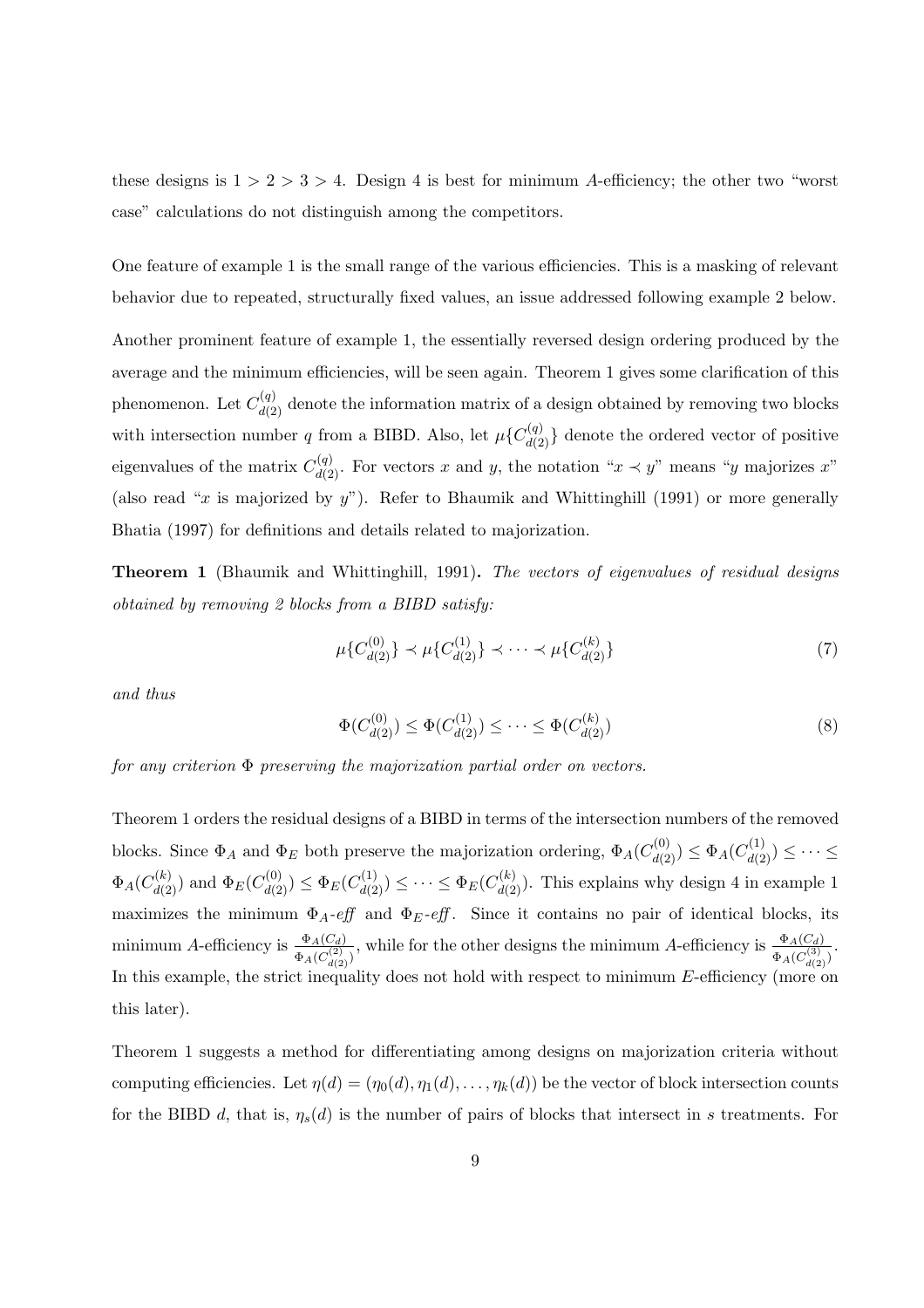instance, in  $d_1$  of example 1, 84 of the 91 pairs of blocks intersect in one treatment (see Table 4), while the other seven pairs each intersect in 3 treatments, so  $\eta(d_1) = (0, 84, 0, 7)$ .

**Definition 4.** Let  $d_1$  and  $d_2$  be two balanced incomplete block designs, and s be the largest integer such that  $\eta_s(d_1) \neq \eta_s(d_2)$ . Then design  $d_1$  is said to have less intersection aberration than  $d_2$  if  $\eta_s(d_1) < \eta_s(d_2)$ . A design  $d \in \mathcal{D}(v, b, k)$  has minimum intersection aberration (MIA), if no other design in  $\mathcal{D}(v, b, k)$  has less intersection aberration than d.

**Theorem 2.** Let  $d \in \mathcal{D}(v, b, k)$  have minimum intersection aberration. Then d maximizes the minimum  $\Phi_{(2)}$ -eff over D for every majorization criteria  $\Phi$ .

In short, MIA designs offer the best protection against worst-case loss of two blocks, for all reasonable criteria that can be expressed in terms of eigenvalues. Theorem 2 is immediate from Theorem 1 and definition 4. Though the concepts here are quite different, the "aberration" terminology parallels usage in the fractional factorial literature (e.g. Wu and Hamada, 2000, section 4.2), with MIA sequentially minimizing  $\eta_s$  beginning with largest s.

For an experimenter focused on pairwise comparisons  $\tau_i - \tau_{i'}$ , eigenvalue-based criteria are not necessarily the proper basis for evaluation of competing designs. Theorem 2 does guarantee that worstcase loss in terms of average pairwise variance is minimized, due to equivalence with  $\Phi_A$ . It does not, however, address  $\Phi_{MV}$ . Theorem 3 does this and much more. Write  $v_{ii'}$  for  $\text{var}(\widehat{\tau_i - \tau_{i'}})/\sigma^2$ .

**Theorem 3.** Let  $d \in \mathcal{D}(v, b, k)$  have minimum intersection aberration. For any increasing, convex g consider the criterion  $\Phi(C_d) = \sum_i$  $\overline{ }$  $\mathcal{E}_{i' > i}\, g(v_{ii'})$ . Then d maximizes the minimum  $\Phi_{(2)}$ -eff over  $\mathcal D$ for every such g.

*Proof.* For any BIBD d let  $\nu$ { $C_{d(2)}^{(q)}$ } with coordinates  $\nu_{jq}$  denote the vector of pairwise variances  $v_{ii'}$  in nonincreasing order. It is sufficient to show, akin to Theorem 1, that  $\nu\{C_{d(2)}^{(q)}\}\prec_w\nu\{C_{d(2)}^{(q+1)}\}$ (Bhatia, 1997, p. 40; this is weak submajorization, as  $\sum \sum v_{ii'}$  depends on the blocks lost), that is,

$$
\sum_{j=1}^{h} \nu_{j,q+1} - \sum_{j=1}^{h} \nu_{jq} \ge 0
$$
\n(9)

for each  $h = 1, \ldots, \binom{v}{2}$ 2 ¢ and any  $0 \le q \le k-1$ . Since all designs have the same  $\Phi_{(2)}$ -distribution if  $\lambda = 1$  or  $b = v$ , only the asymmetric case with  $\lambda \geq 2$  needs to be considered. It can then be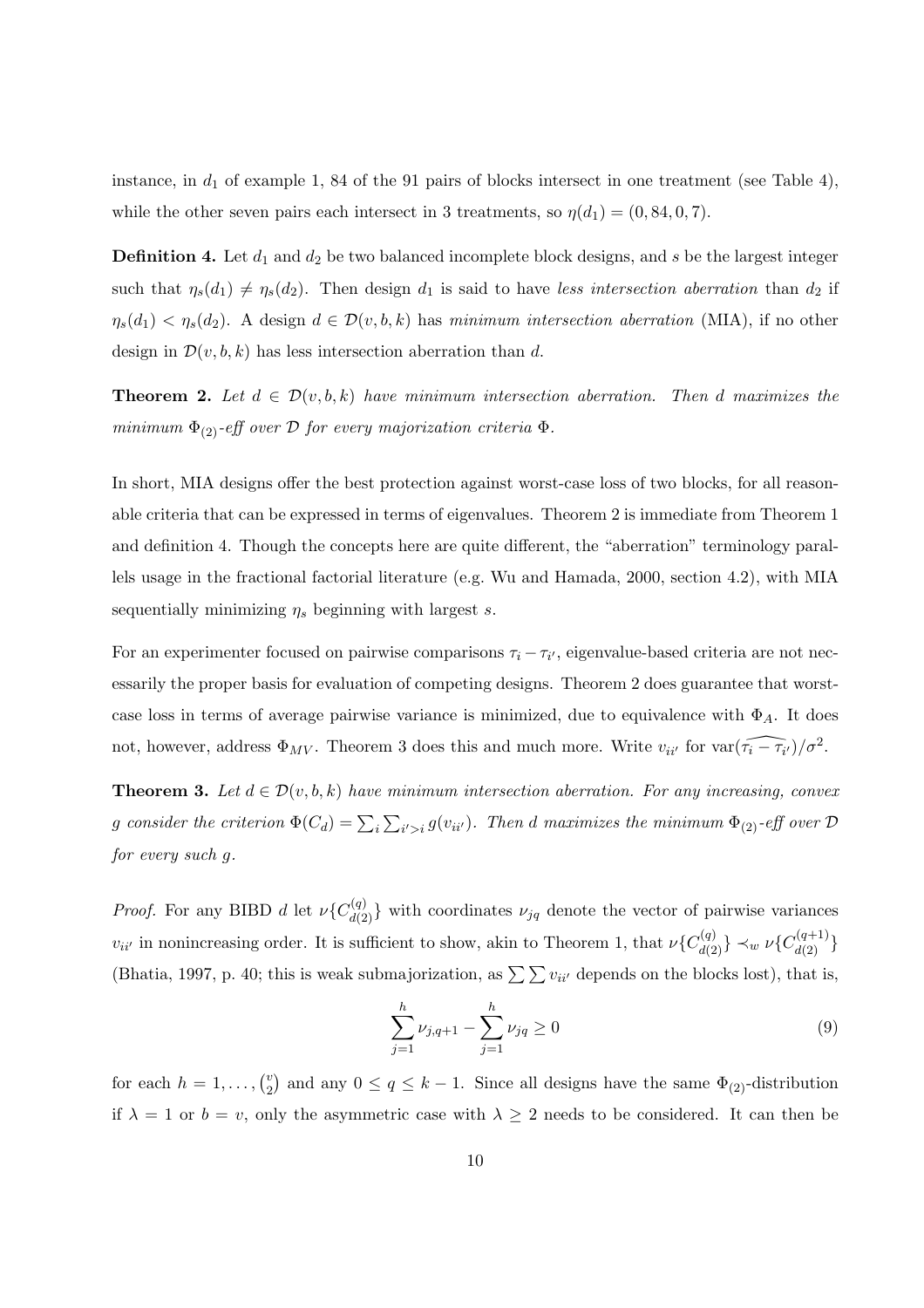checked that the seven variances displayed in Table 2 satisfy  $V_{1q} \geq V_{2q} \geq \cdots \geq V_{7q}$ . Denote the corresponding counts by  $c_{1q}, \ldots, c_{7q}$  and write  $s_{jq} = \sum_{i=1}^{j}$  $\sum_{i=1}^{j} c_{iq}$ . Then it is sufficient to establish (9) for h at each  $s_{jq}$  and each  $s_{j,q+1}$ , of which only a few need actually be computed.

First,  $s_{1q} < s_{1,q+1}$ ,  $V_{1q} = V_{1,q+1}$  and  $V_{2,q+1} \ge V_{2q} \Rightarrow (9)$  holds for  $h \le s_{2,q+1}$ . Depending on k and q,  $s_{2q}$  could be larger than  $s_{j,q+1}$  for  $j = 2, 3$  or 4, in which case it is possible that (9) fails at  $h = s_{2q}$ . If so, then it also fails at  $h = s_{3,q+1} < s_{3q}$ . Moreover,  $V_{4,q+1} < V_{3,q+1} = V_{3q}$  so the difference in (9) is decreasing for  $h \in (s_{3,q+1}, s_{3,q})$ . Thus the first h for which (9) need be checked is  $s_{3q}$ . Removing the positive denominator terms  $\delta = v\lambda(v\lambda-2k+q)(v\lambda-q)(v\lambda-2k+q+1)(v\lambda-q-1)(v\lambda-k)(v\lambda-2k),$ the relevant difference is

$$
W_1(v,k,\lambda,q) = \delta[\sum_{i=1}^3 c_{i,q+1}V_{i,q+1} + (s_{3q} - s_{3,q+1})V_{4,q+1} - \sum_{i=1}^3 s_{iq}c_{iq}]
$$

which is a lengthy expression best left to an algebraic manipulator such as Maple. The task is to show that  $W_1(v, k, \lambda, q) \geq 0$  for  $v \geq k+1$ ,  $k \geq q+1$ , and  $\lambda \geq 2$ , or equivalently that  $W_1(v + (k+q+1) + 1, k+q+1, \lambda+2, q) \geq 0$  for  $v, k, \lambda, q \geq 0$ . It is trivial (with a program such as Maple) to see that all coefficients for the latter polynomial in  $v, k, \lambda$  and q are positive.

Next  $s_{4,q+1} > s_{4q} \geq s_{3q}$  and  $V_{4,q+1} > V_{4q} > V_{5q}$  imply that the difference in (9) is nondecreasing for  $h \in (s_{3q}, s_{4,q+1}]$ . But  $V_{5,q+1} < V_{5q}$ , so it is possible that (9) fails at  $h = s_{5q}$  if  $s_{4,q+1} < s_{5q}$ , that is, if  $(v - 2k + q) \le (k - q)^2 - 2$ .

Moreover,  $s_{6,q+1} \le s_{6q}$ ,  $V_{7,q+1} = V_{7q} < V_{6q}$ , and (9) holds at  $h = s_{7q} = s_{7,q+1}$  by Theorem 1 and equivalence with  $\Phi_A$ , so (9) must hold at  $h = s_{6,q+1}$ . For  $h \in (s_{5q}, s_{6,q+1}]$  the difference in (9) is not monotonic only if  $s_{5,q} < s_{5,q+1} < s_{6,q+1}$ , but since  $V_{6,q+1} < V_{5q}$ , it is in this case increasing for h up to  $s_{5,q+1}$  and then monotonic at least until  $h = s_{6,q+1}$ . Thus if (9) holds at  $h = s_{5q}$ , it holds for all h.

It remains to check (9) at  $h = s_{5q}$ . There are two cases. If  $2(k - q - 1) \leq v - 2k + q \leq (k - q)^2 - 2$ then  $s_{4,q+1} < s_{5,q} \leq s_{5,q+1}$  and the relevant difference is

$$
W_2(v,k,\lambda,q) = \delta \left[\sum_{i=1}^4 c_{i,q+1} V_{i,q+1} + (s_{5q} - s_{4,q+1}) V_{5,q+1} - \sum_{i=1}^5 s_{iq} c_{iq}\right].
$$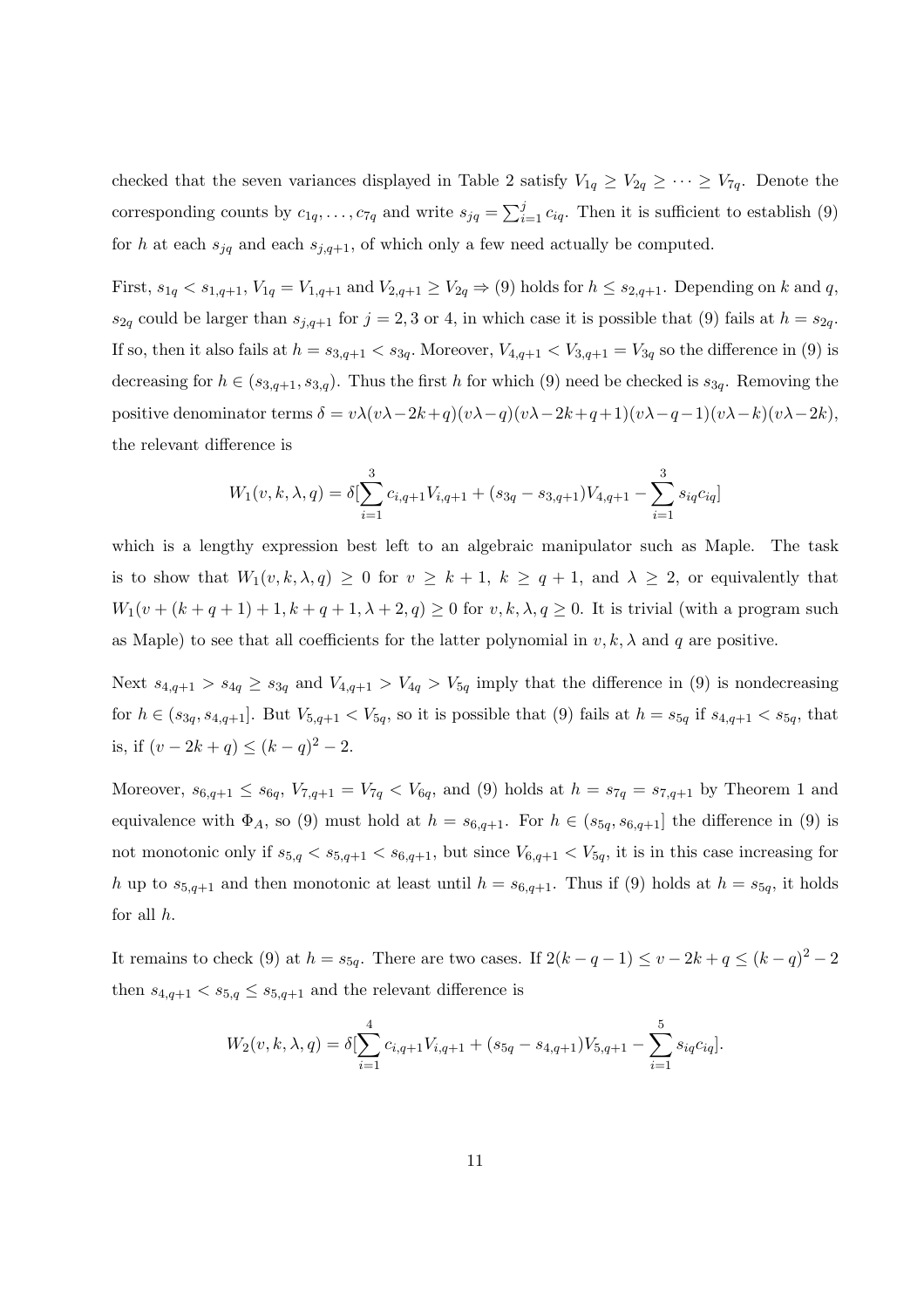If  $v - 2k - q < 2(k - q - 1)$  then  $s_{4,q+1} \leq s_{5,q+1} < s_{5q}$  and the relevant difference is

$$
W_3(v, k, \lambda, q) = \delta \left[ \sum_{i=1}^5 c_{i,q+1} V_{i,q+1} + (s_{5q} - s_{5,q+1}) V_{6,q+1} - \sum_{i=1}^5 s_{iq} c_{iq} \right].
$$

Establishing that  $W_2$  and  $W_3$  are each positive can be done similarly as described for  $W_1$  above: shift function arguments in accordance with lower bound restrictions so that each may be taken as nonnegative, and observe that the resulting "shifted" functions are polynomials all of whose coefficients are positive. This is again a task for an algebraic manipulator program, which is also the simplest way to check statements above regarding orderings of the  $c_{jq}$ ,  $s_{jq}$ , and  $V_{jq}$ .  $\Box$ 

While not explicitly addressed in the statement of Theorem 3, the proof by majorization implies that MIA designs minimize maximum MV-risk. Theorem 3 essentially says that MIA produces the same properties for estimating pairwise comparisons as it does for estimating all contrasts.

Example 2. Robustness against the loss of two blocks for the four nonisomorphic BIBDs in  $\mathcal{D}(8, 14, 4)$  is summarized in Table 6. Design 4 has no blocks intersecting in more than two treatments, while designs 1, 2, and 3 contain blocks intersecting in 3 treatments. Design 4 has MIA, and thus maximizes the minimum efficiency of its residuals with respect to all criteria covered by Theorems 2 and 3.

Loss of two blocks disturbs relatively few of the eigenvalues, and of those that do change, some values must be the same for all BIBDs and all losses. Consequently, as already seen in Tables 4 and 6, shared multiplicities tend to swamp efficiency calculations, in effect diluting assessment of changes for the treatments affected. For instance, since the smallest nonzero eigenvalue of a residual design is  $\frac{v\lambda}{k} - 2$  unless  $q \leq 1$ , the minimum E-efficiency is common to all designs in each example. For the purpose of assessing the relative effect of losses in one design versus another, sharper focus is gained by comparing their lists of eigenvalues only where different.

**Definition 5.** For designs  $d_1$  and  $d_2$  whose information matrices have lists of positive eigenvalues  $\mu(d_1)$  and  $\mu(d_2)$  sharing c common values, let  $\mu^-(d_1)$  and  $\mu^-(d_2)$  denote the corresponding reduced lists of v – c non-common eigenvalues. The  $\Phi$ -impact of  $d_2$  relative to  $d_1$  is the ratio of  $\Phi$ -value of design  $d_1$  to that of design  $d_2$ , where  $\Phi$  is any eigenvalue-based criterion as discussed in section 2 for the  $(v - c)$ -dimensional vectors  $\mu^-(d_1)$  and  $\mu^-(d_2)$ .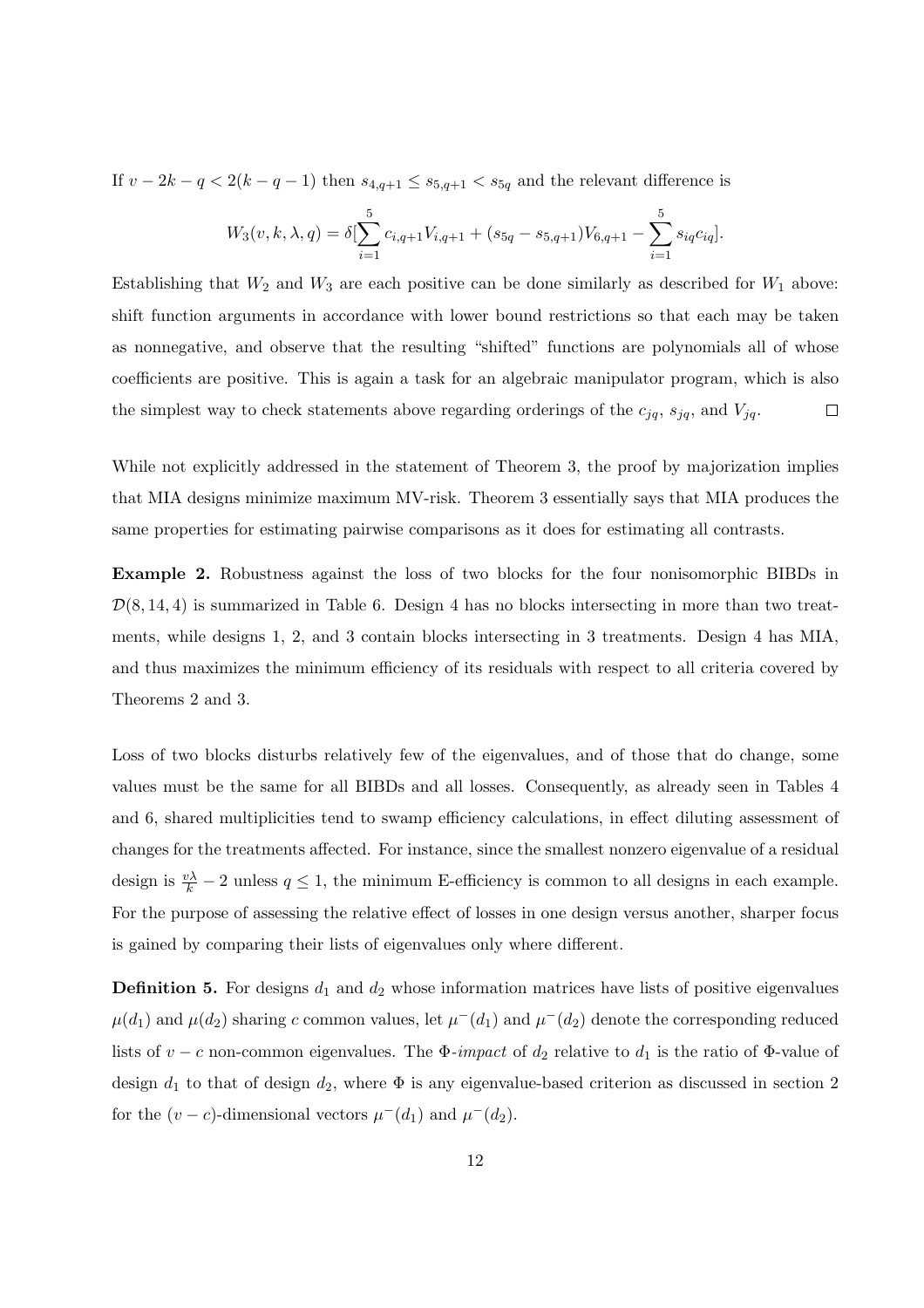The MV-impact is similarly computed as the ratio of the two maximum and non-equal variances of pairwise treatment contrasts. Whether for eigenvalues or pairwise variances, eliminating common values is statistically equivalent to comparing only variances of contrasts which are indeed different.

Returning to example 1, an analysis of worst case losses for (7, 14, 3) BIBDs is presented in Table 5. The worst case residuals for designs 1, 2 and 3 have  $q = 3$ , while the worst case residual for design 4, the MIA design, has  $q = 2$ . Thus, the table presents a comparison of the non-common eigenvalues and non-common pairwise variances arising from  $C_{d(2)}^{(2)}$  and  $C_{d(2)}^{(3)}$  for  $(7, 14, 3)$  designs. The advantage enjoyed by design 4 is now obvious. For instance, even though the largest variance of pairwise treatment comparisons (0.571429) is common to all four designs, the ratio of the largest non-equal variances is 0.816667, a loss of roughly 20% relative to the MIA design. Impact relative to the MIA design in  $\mathcal{D}(8, 14, 4)$  is shown in Table 7.

If one adopts worst case protection as the formulation of robustness, then the worst case judgement can also be posed in terms of aberration of efficiencies. Let  $\phi_{(t)}(d) = (\phi_{(t)1}(d), \phi_{(t)2}(d), \dots, \phi_{(t)\binom{b}{t}}(d))$ be the vector of  $\Phi_{(t)}$ -eff values for d arranged in nondecreasing order.

**Definition 6.** Let  $d_1$  and  $d_2$  be two BIBDs in  $\mathcal{D}(v, b, k)$ , and s be the smallest integer such that  $\phi_{(t)s}(d_1) \neq \phi_{(t)s}(d_2)$ . Then design  $d_1$  is said to have less efficiency aberration than  $d_2$  if  $\phi_{(t)s}(d_1) > \phi_{(t)s}(d_2)$ . A design  $d \in \mathcal{D}(v, b, k)$  has minimum efficiency aberration (MEA), if no other design in  $\mathcal{D}(v, b, k)$  has less efficiency aberration than d.

Efficiency aberration better distinguishes exposure to worst case risk than does intersection aberration, in the sense of being valid for evaluating loss with respect to any fixed number t of blocks. The advantage of intersection aberration is computational efficiency for the important  $t = 2$  case, as one works solely with the distribution of block intersection counts rather than functions of the corresponding lists of eigenvalues or pairwise variances. For  $t = 2$ , MEA and MIA are equivalent for all Theorem 2 and 3 criteria satisfying  $\Phi(C_{d(2)}^{(q)}) < \Phi(C_{d(2)}^{(q+1)})$  for each q. When there is more than one MIA design for  $t = 2$ , they can be distinguished based on MEA for  $t = 3$  (or higher).

Both aberration criteria address worst case risk, and generally do not minimize average risk. A "perfectly robust" BIBD, say  $d^*$ , with respect to a criterion  $\Phi$ , would satisfy  $\phi_{(t)}(d^*) \prec^w \phi_{(t)}(d)$ for all  $d$  (this is weak supermajorization; see Bhatia, 1997, page 30), and thus would minimize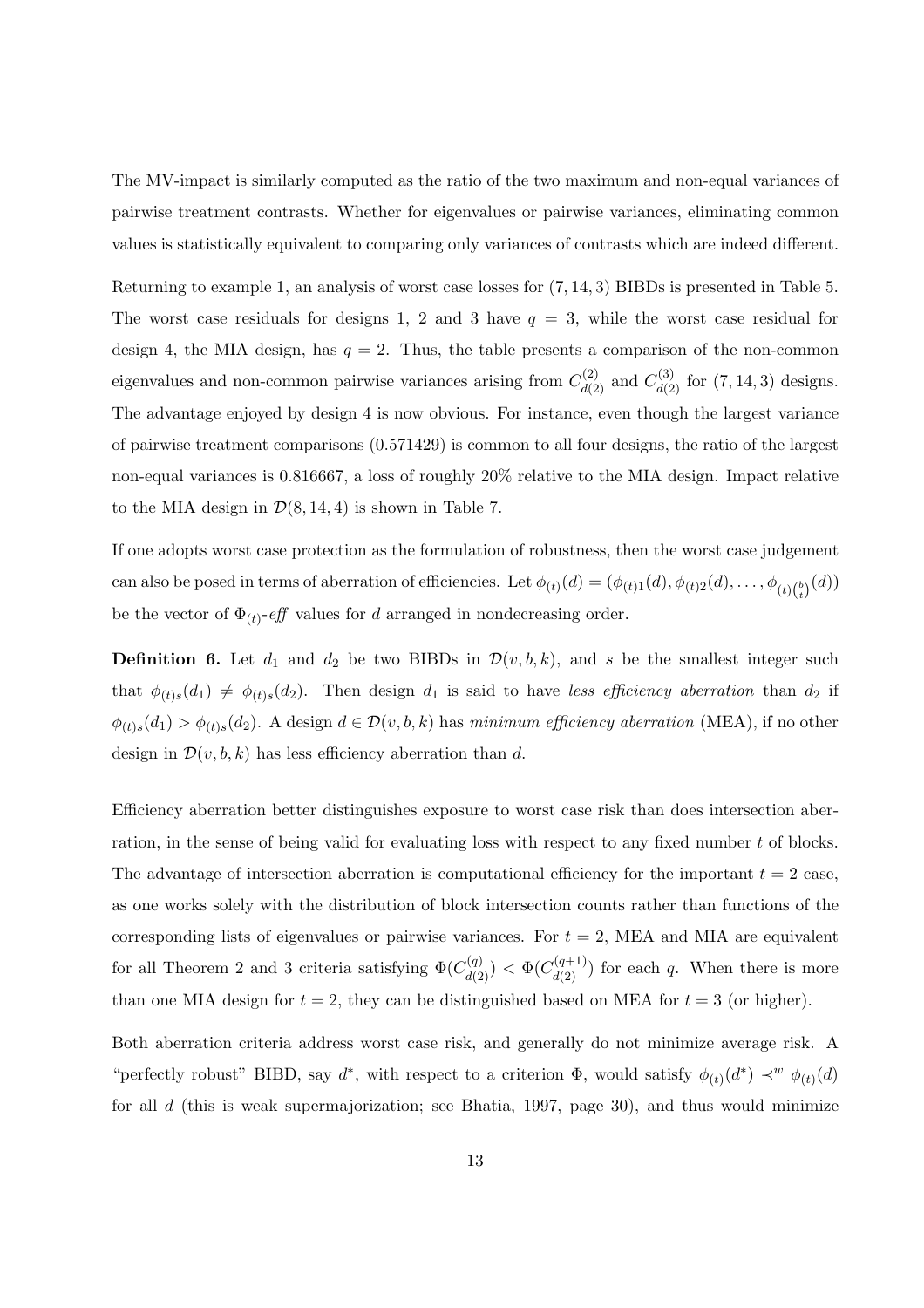average risk, maximum risk, and indeed would minimize  $\sum_s f(\phi_{(t)s}(d))$  for any decreasing, convex f. Examples 1 and 2 above make clear that perfectly robust BIBDs do not generally exist. Other similarly detailed examples in Parvu (2004) show likewise. One more example, this one producing two MIA designs, is given here.

**Example 3.** There are 21 nonisomorphic BIBDs in  $\mathcal{D}(10, 18, 5)$ . Of these, 17 have maximum pairwise block intersection  $q = 4$ , while two have identical  $\eta$ -vectors  $(0, 9, 81, 63, 0, 0)$  and thus are MIA designs. The A-, E-, and MV-impacts for the 17 non-MIA designs are 0.991, 0.909, and 0.914, respectively.

#### 4.2 A catalog of MIA balanced incomplete block designs

The MIA criterion differentiates between designs so to guarantee minimax risk, with clear computational advantage over efficiency aberration. The GAP Design program allows enumeration of BIBDs with specified block intersection counts  $\eta$ , so that determination of all designs can often be avoided. Table 8 is a catalog of MIA BIBDs mostly compiled in this way. Initial blocks for cyclic constructions are listed, including fixed blocks where necessary. In a few cases, MIA designs have been found by trial and error.

Where there is more than one MIA design for given  $(v, b, k)$ , the MEA design for loss of three blocks has been reported. In a few such cases, there is more than one MEA-best design, in which case ties have been broken by inspecting MEA for  $t = 4$ , and in one case,  $t = 5$ . MEA is calculated with respect to the A-criterion. Thus among designs minimizing maximum risk with respect to all criteria in Theorems 2 and 3 for loss of two blocks, the tabled design minimizes maximum A-risk for loss of three blocks. If  $\mathcal{D}(v, b, k)$  has  $\lambda = 1$ , all BIBDs have the same distribution of block intersection counts, and so all are MIA designs.

Only parameter sets with more than one nonisomorphic design are included in Table 8, which covers  $v \le 15$  and  $r \le 15$ . For d in any  $\mathcal{D}(v, b, k)$ , if d is MIA, then the complement of d is MIA in  $\mathcal{D}(v, b, v - k)$ ; consequently  $k > \frac{v}{2}$  is excluded from the table, with one exception. There is no guarantee that the MEA-best of MIA competitors remains so under complementation. For  $v \leq 15$ ,  $r \le 15$  this occurs only for  $\mathcal{D}(10, 15, 6)$ , and so this parameter set is included in Table 8.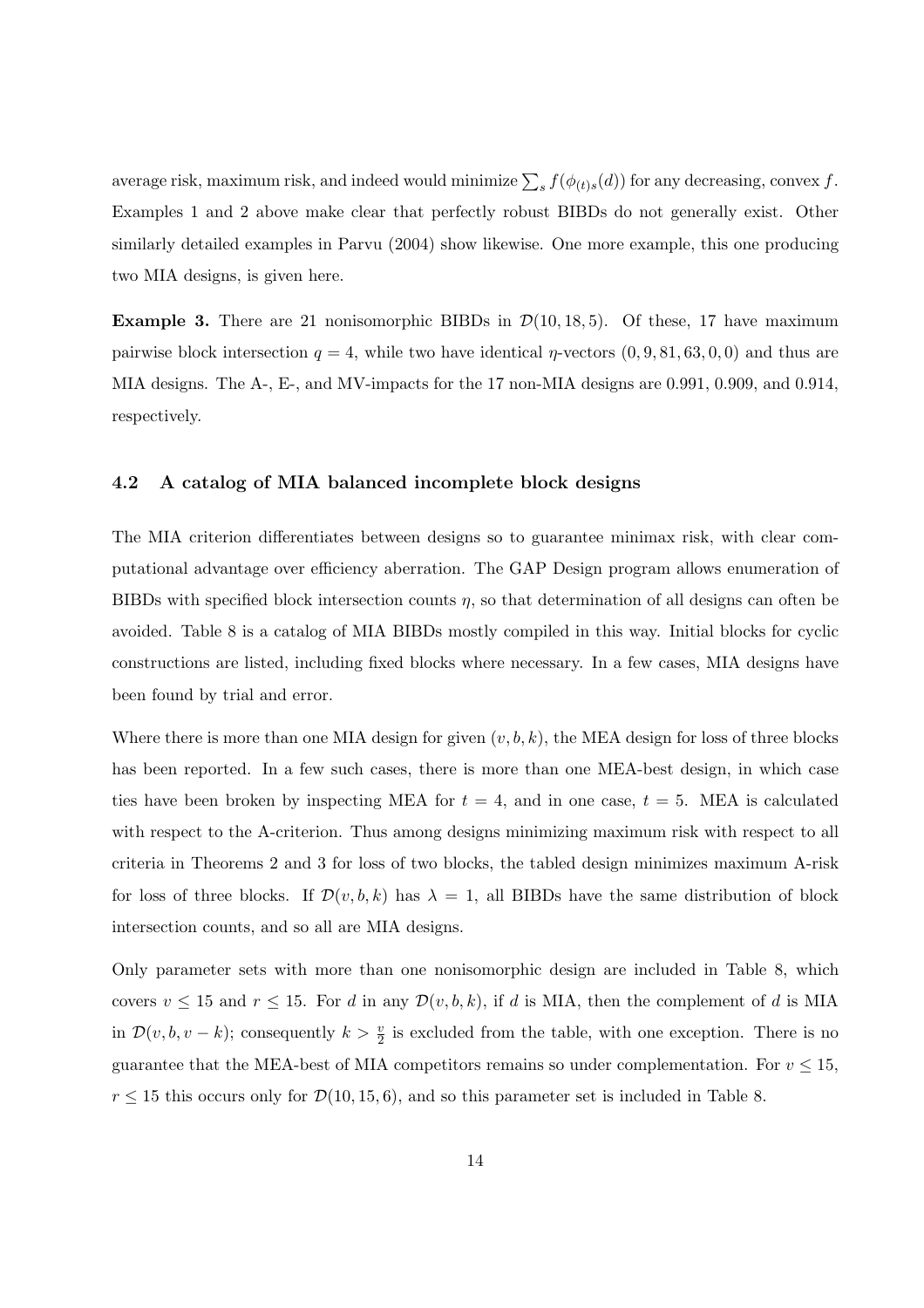In a few cases all MIA designs are not yet known; here the best in terms of MEA of those we do know is listed. In a few other cases, due to the current impossibility of determining even all designs with fixed block intersection counts, we have been unable to establish the MIA  $\eta$ . In these cases the best design currently known to us in terms of intersection aberration is listed, and the number of MIA designs is reported as a question mark. A lower bound for the largest pairwise block intersection number, achieved by all of the "?" designs, is  $\frac{k(r-1)}{b-1}$  $\frac{(r-1)}{b-1}$ .

#### 4.3 Robustness of SBIBDs to the removal of three blocks

For given  $(v, b = v, k)$ , any two blocks in a SBIBD intersect in  $\lambda = k(k-1)/(v-1)$  treatments, so that all nonisomorphic competitors are equally robust against the loss of two blocks. For SBIBDs, the study of robustness begins with  $t = 3$ . As in section 2, let q denote the number of treatments common to the three blocks removed. As shown there, eigenvalues of the residual information matrix  $C_{d(3)}^{(q)}$  depend only on q and the setting parameters. Intuitively it would seem that the majorization order in (7) and (8) would hold here as well:  $\mu\{C_{d(3)}^{(q)}\} \prec \mu\{C_{d(3)}^{(q+1)}\}$  and so  $\Phi\{C_{d(3)}^{(q)}\} \leq \Phi\{C_{d(3)}^{(q+1)}\}$ for each q. Unfortunately, this is not the case, as can be seen by working with the eigenvalues in Table 3. With no 3-block residual inferior to another with respect to all majorization criteria, there is no undisputed worst-case loss. Maximal E-risk, however, can be minimized.

The minimum eigenvalue of a residual when removing three blocks with intersection  $q > 1$  from a SBIBD is  $\frac{v\lambda}{k} - 3$  with multiplicity  $q - 1$ . Thus  $C_{d(3)}^{(q+1)}$  has a count one larger for the minimum eigenvalue it shares with  $C_{d(3)}^{(q)}$ . In statistical terms, a residual obtained by removing three blocks intersecting in  $q + 1$  treatments, relative to a residual with intersection q, has one additional dimension for contrasts of maximal variance. This justifies the MIA criterion for differentiating among SBIBDS under loss of three blocks.

**Example 4.** There are five nonisomorphic SBIBDs in  $\mathcal{D}(15, 7, 7)$ . For each design there are  $\binom{15}{3}$ 3 ¢ = 455 possible residuals. The  $\eta$ -vectors for counts of sizes  $q \in \{0, 1, 2, 3\}$  of 3-block intersections are (0, 420, 0, 35), (16, 372, 48, 19), (24, 348, 72, 11), and (for two of the designs, which are both therefor MIA)  $(28, 336, 84, 7)$ . The E-impact for the three non-MIA designs is  $\frac{3.4286}{3.8179} = \frac{0.5333}{0.5939} = 0.898$ . Notably, none of the four distinct eigenvalue lists majorizes any of the others.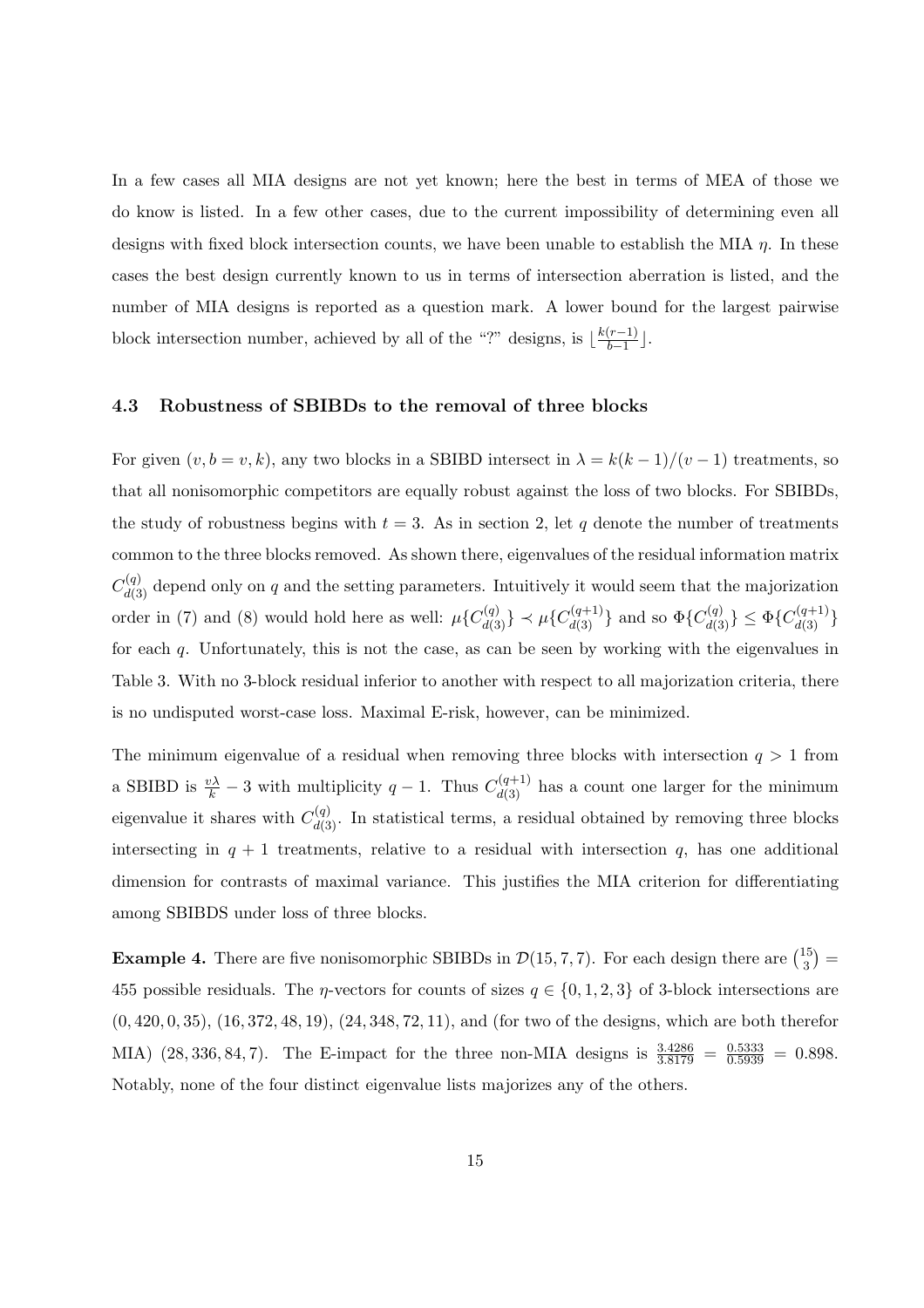The designs of example 4 are the only SBIBDs falling within the range of Table 8 for which there is more than one nonisomorphic alternative. Other detailed examples for SBIBDs can be found in Parvu (2004). E-impacts are easily calculated for all BIBDs using the values in Tables 1 or 3.

### 5 Robustness of designs to loss of data

Minimum intersection aberration and minimum efficiency aberration have been introduced as methods for identifying the most robust BIBD amongst all BIBDs with the same numbers of treatments, blocks, and experimental units per block. If concern is with protecting against a worst-case loss of two blocks, then MIA allows evaluation in terms of simple intersection counts while providing the best design with respect to all reasonable criteria. MEA is a more general criterion for evaluating robustness to the loss of any number t of blocks, that also protects against a worst-case scenario. For SBIBDs, MIA applies to loss of three blocks, guaranteeing minimax E-risk. With a few open cases, MIA BIBDs with  $v \le 15$  and  $r \le 15$  have been identified. Numeric assessment of loss is appropriately measured by efficiency impact. For any BIBD class, with loss of three or more blocks, there need not be a majorization ordering of the possible residual designs in the sense of (7) and (8).

MIA and MEA are not the only feasible routes for evaluating robustness. The underlying problem is that of comparing distributions of  $\Phi_{(t)}$ -eff values for competing designs, and as with any collection of distributions, there are a variety of ways in which they could be compared and ordered. It has been shown that MIA and MEA designs, while minimizing maximum risk, do not generally minimize average risk. In proposing MIA/MEA we have taken the view we believe to be most widely applicable to general statistical practice: that experimenter goals are focused squarely on the experiment at hand, so that choice of design mitigating effects of loss for this experiment is the most relevant implementation of robustness. Should other implementations be preferred, the concepts of this paper still provide a framework for design choice. Average efficiency is certainly a reasonable alternative should risk over many experiments be the focus.

Importantly, the MEA approach is restricted neither to BIBDs nor to loss of blocks. It is suitable for robustness evaluation of any collection of competing block designs  $D$  having common  $v, b$ , and k. Should (unlike for BIBDs) values  $\Phi(C_d)$  not be constant for  $d \in \mathcal{D}$ , simply modify definition 1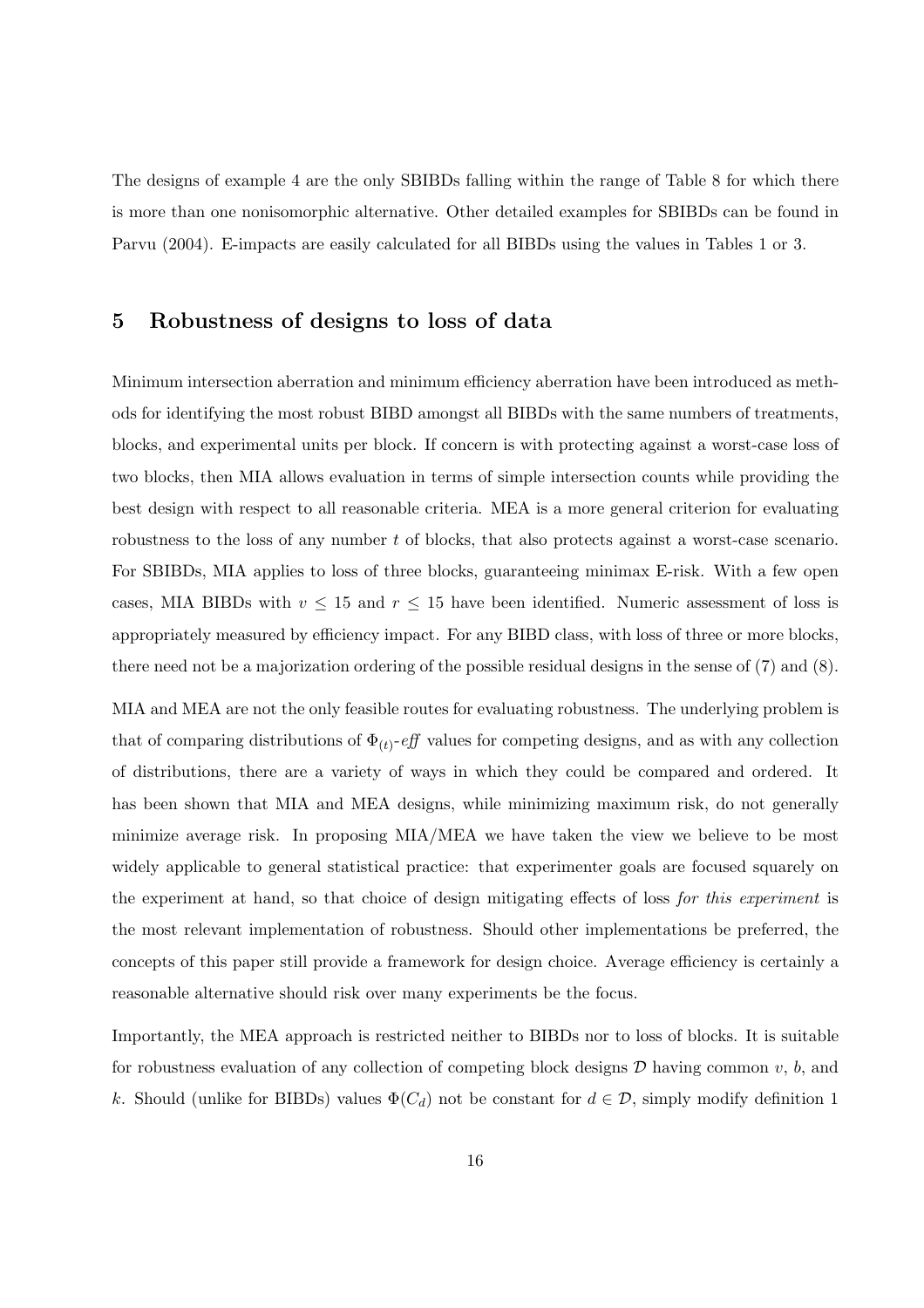to  $\Phi_{(t)}$ - $eff = \frac{\max_{d \in \mathcal{D}} \Phi(C_d)}{\Phi(C_{d(t)})}$  $\frac{d_{\mathcal{A}} \in \mathcal{D}}{\Phi(C_{d(t)})}$  and proceed as in definition 6. If concern is with potential loss of t units rather than t blocks, then redefining  $C_{d(t)}$  of (1) accordingly, the vector  $\phi_{(t)}(d)$  will contain  $\binom{bk}{t}$ t ¢ values, and MEA again offers a rational basis for choice of robust design. Capacity to withstand loss of experimental material is a pragmatic standard for selecting among competing, optimal or highly efficient designs, for which the ideas introduced in this paper offer a rigorous schema.

#### ACKNOWLEDGEMENT

J. P. Morgan was supported by National Science Foundation grants DMS01-04195 and 06-04997.

### REFERENCES

BAGCHI, B. AND BAGCHI, S. (2001). Optimality of partial geometric designs. Ann. Statist. 29, 577–594.

BAKSALARY, J. K. AND TABIS, Z. (1987). Conditions for the robustness of block designs against the unavailability of data. J. Statist. Plann. Inf. 16, 49–54.

BHATIA, R. (1997). *Matrix Analysis*. Springer-Verlag, New York.

BHAUMIK, D. K. AND WHITTINGHILL, D. C. (1991). Optimality and robustness to the unavailability of blocks in block designs. J. Roy. Statist. Soc. B 53, 399–407.

DAS, A. AND KAGEYAMA, S. (1992). Robustness of BIB and extended BIB designs against the unavailability of any number of observations in a block. Comput. Statist. Data Anal. 14, 343–358.

Dey, A. (1993). Robustness of block designs against missing data. *Statist. Sinica* 3, 219–231.

HOUTMAN, A. M. AND SPEED, T. P. (1983). Balance in designed experiments with orthogonal block structure. Ann. Statist. 11, 1069–1085.

Ghosh, S. (1982). Robustness of BIBD against the unavailability of data. J. Statist. Plann. Inf. 6, 29–32.

KIEFER, J. (1975). Construction and optimality of generalized Youden designs. In A Survey of Statistical Design and Linear Models, pp. 333-53. Ed. J. N. Srivastava, North Holland: Amsterdam.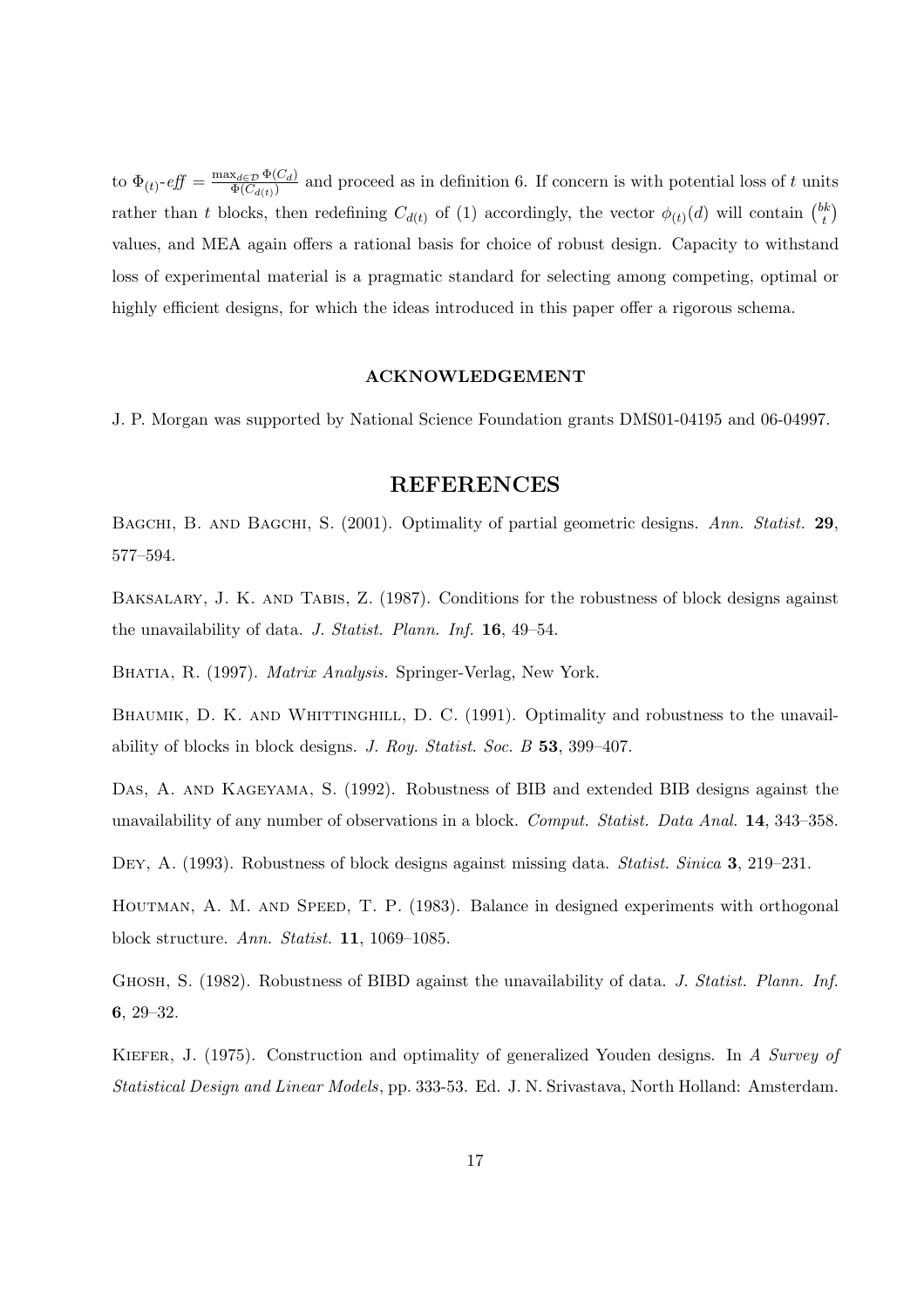LAL, K., GUPTA, V. K., AND BHAR, L. (2001). Robustness of designed experiments against missing data. J. Appl. Stat. 28, 63–79.

MATHON, R. AND ROSA, A. (2006). 2- $(v, k, \lambda)$  designs of small order. In The CRC Handbook of Combinatorial Designs, 2nd ed., pp. 25–58. Ed. C. J. Colbourn and J. H. Dinitz, CRC Press: Boca Raton.

Mukhopadhyay, S. (1981). On the optimality of block designs under mixed effects model. Calcutta Statist. Assoc. Bull. 30, 171–185.

PARVU, V. (2004). *Optimal blocking for three treatments and BIBD robustness: two problems in* design optimality. Ph.D. Dissertation, Virginia Polytechnic Institute & State University, Blacksburg.

Rao, V. A. (1958). A note on balanced designs. Ann. Math. Statist. 29, 290–294.

SOICHER, L. H. (2003). The DESIGN package for GAP. designtheory.org/software/gap\_design/

SHAH, K. R. & SINHA, B. K. (1989). Theory of Optimal Designs. Springer-Verlag: Berlin.

Wu, C. F. & Hamada, M. (2000). Experiments. John Wiley & Sons: New York.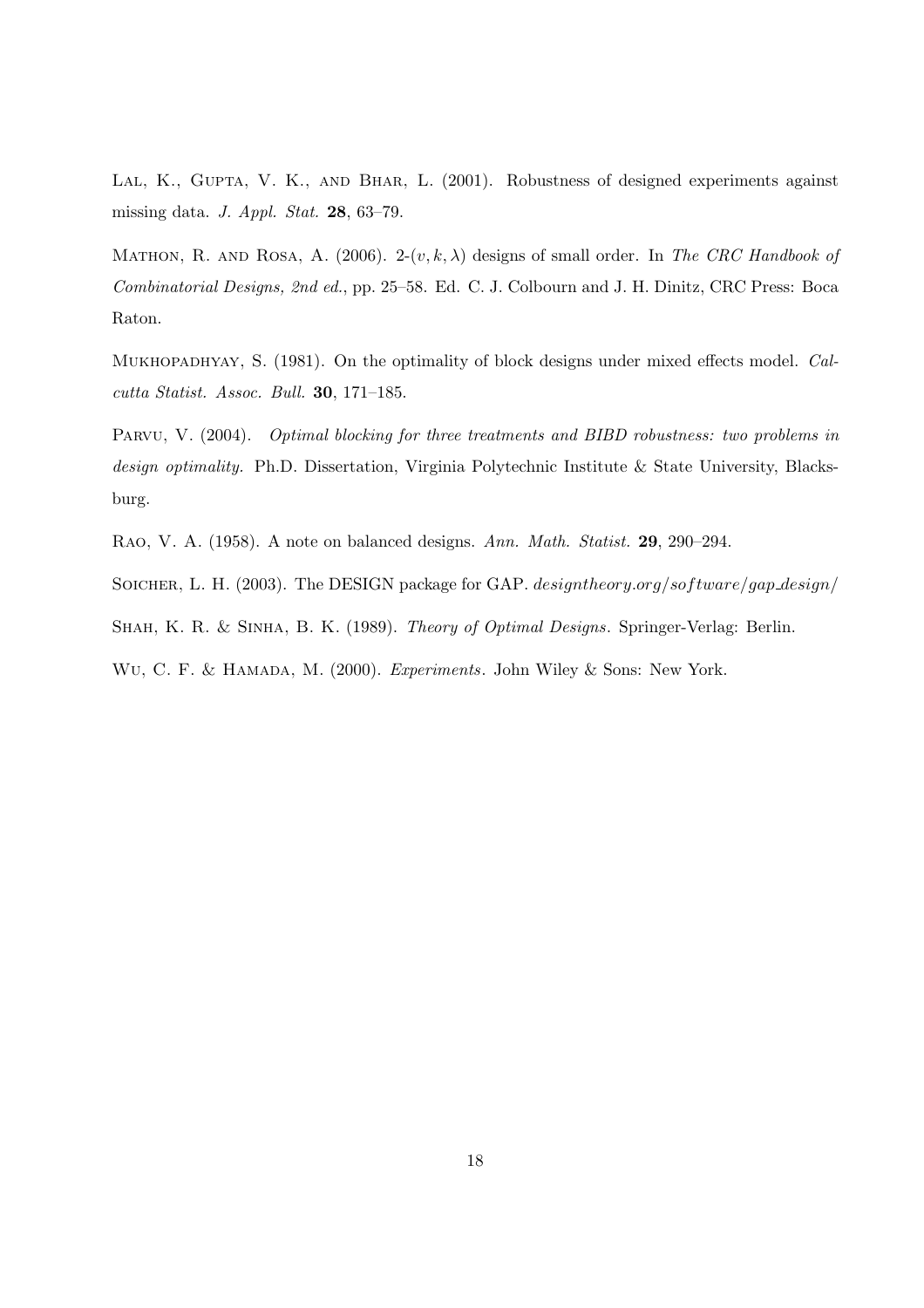|                        | Case 2: $0 < q < k$ |                                        |              |                        |              |  |  |  |
|------------------------|---------------------|----------------------------------------|--------------|------------------------|--------------|--|--|--|
|                        |                     | Eigenvalue                             | Multiplicity |                        |              |  |  |  |
|                        | Case 1: $q=0$       | $\frac{v\lambda}{k}$                   | $v-2k+q$     | Case 3: $q=k$          |              |  |  |  |
| Eigenvalue             | Multiplicity        |                                        |              | Eigenvalue             | Multiplicity |  |  |  |
|                        |                     | $\frac{v\lambda}{k}$<br>$-\frac{q}{k}$ |              |                        |              |  |  |  |
| $\frac{v\lambda}{k}$   | $v-2k+1$            |                                        |              | $\frac{v\lambda}{k}$   | $v-k$        |  |  |  |
| $\frac{v\lambda}{k}$ - | $2(k-1)$            | $\frac{v\lambda}{k}-1$                 | $2(k-q-1)$   | $\frac{v\lambda}{k}-2$ | $k-1$        |  |  |  |
|                        |                     | $\frac{v\lambda}{k} - 2 + \frac{q}{k}$ |              |                        |              |  |  |  |
|                        |                     |                                        |              |                        |              |  |  |  |
|                        |                     | $\frac{v\lambda}{k}-2$                 | $q-1$        |                        |              |  |  |  |

Table 1: Eigenvalues for residuals of BIBDs under loss of two blocks

Table 2: Variances of pairwise treatment contrasts when two blocks are removed from a BIBD

| Case                                                           | $Var\left[\widehat{\tau_i-\tau_{i'}}\right]/\sigma^2$                | Count                          |
|----------------------------------------------------------------|----------------------------------------------------------------------|--------------------------------|
| $i$ and $i'$ occur in both blocks                              | $V_{1q} = \frac{2k}{v\lambda - 2k}$                                  | $\binom{q}{2}$                 |
| $i$ occurs in both blocks, $i'$ occurs in one block            | $V_{2q}$                                                             | $2q(k-q)$                      |
| $i$ and $i'$ both occur once, in the same block                | $V_{3q} = \frac{2k}{v\lambda - k}$                                   | $2\binom{k-q}{2}$              |
| $i$ occurs in both blocks, $i'$ does not occur in either block | $V_{4a}$                                                             | $q(v-2k+q)$                    |
| $i$ and $i'$ both occur once, in different blocks              | $V_{5q} = \frac{2k(v\lambda - q - 1)}{(v\lambda - k)(v\lambda - q)}$ | $(k - q)^2$                    |
| $i$ occurs in one block, $i'$ does not occur in either block   | $V_{6q}$                                                             | $2(k-q)(v-2k+q)$               |
| $i$ and $i'$ do not occur in the removed blocks                | $V_{7a} = \frac{2k}{n}$                                              | $\overline{\binom{v-2k+q}{2}}$ |

$$
V_{2q} = \frac{k(q-1)}{q(v\lambda-2k)} + \frac{k(k-q-1)}{(k-q)(v\lambda-k)} + \frac{k}{2(k-q)(v\lambda-q)} + \frac{k(2k-q)}{2q(k-q)(v\lambda-2k+q)}
$$
  
\n
$$
V_{4q} = \frac{k(2k-q+1)}{v\lambda(2k-q)} + \frac{k(q-1)}{q(v\lambda-2k)} + \frac{2k(k-q)}{q(2k-q)(v\lambda-2k+q)}
$$
  
\n
$$
V_{6q} = \frac{k(2k-q+1)}{v\lambda(2k-q)} + \frac{k(k-q-1)}{(k-q)(v\lambda-k)} + \frac{k}{2(k-q)(v\lambda-q)} + \frac{kq}{2(k-q)(2k-q)(v\lambda-2k+q)}
$$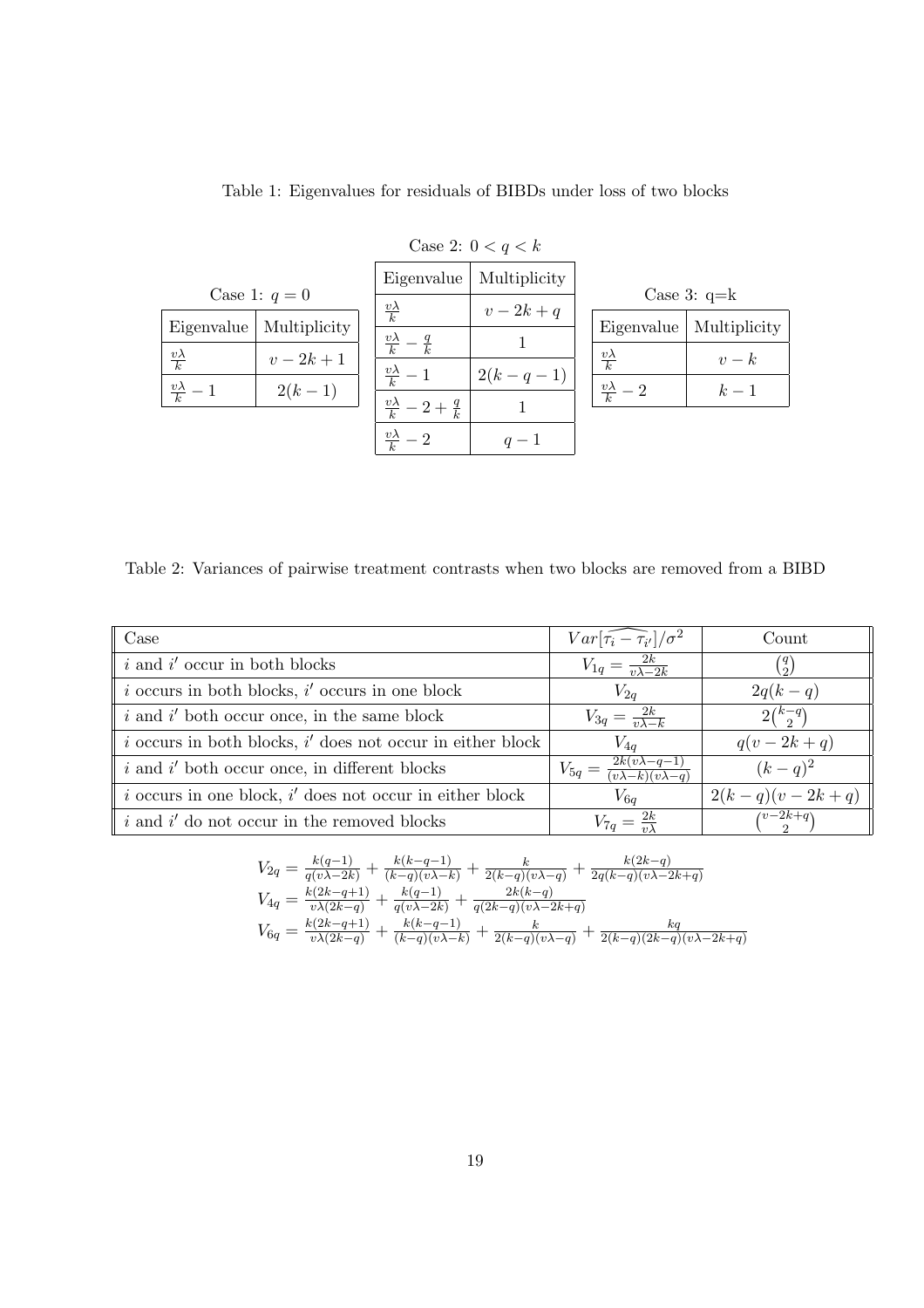| Case 1. $q \notin \{0, \lambda, 2\lambda - \kappa, v - 3\kappa + 3\lambda\}$               |                     |
|--------------------------------------------------------------------------------------------|---------------------|
| Eigenvalue                                                                                 | Multiplicity        |
| $\frac{v\lambda}{k}-3$                                                                     | $q-1$               |
| $\frac{v\lambda}{k}-2$                                                                     | $3\lambda - 3q - 3$ |
| $\frac{v\lambda}{k}-1$                                                                     | $3k-6\lambda+3q-3$  |
| $\frac{v\lambda}{k}$                                                                       | $v-3k+3\lambda-q$   |
| $\frac{v\lambda}{k} - 2 - \frac{k - 2\lambda + \sqrt{(k + 2\lambda)^2 - 8kq}}{2}$<br>2k    | 1                   |
| $\frac{v\lambda}{k} - 2 - \frac{k - 2\lambda - \sqrt{(k+2\lambda)^2 - 8kq}}{2}$<br>2k      | 1                   |
| $\frac{v\lambda}{k} - 1 - \frac{\lambda + \sqrt{(2k-\lambda)^2 - 4k(\lambda-q)}}{2}$<br>2k | 2                   |
| $\frac{v\lambda}{k} - 1 - \frac{\lambda - \sqrt{(2k-\lambda)^2 - 4k(\lambda-q)}}{2}$<br>2k | 2                   |

| Case 1 : $q \notin \{0, \lambda, 2\lambda - k, v - 3k + 3\lambda\}$ |  |
|---------------------------------------------------------------------|--|
|                                                                     |  |

Case 2:  $q=0,\,k\neq 2\lambda$ Eigenvalue Multiplicity  $\frac{v\lambda}{k} - 2$  3λ - 3  $\frac{v\lambda}{k}-1$  $3k - 6\lambda - 3$  $v\lambda$ k  $v-3k+3\lambda$  $\frac{v\lambda}{k} - 2 + \frac{2\lambda}{k}$ 1  $\frac{v\lambda}{k}$  $-1 \lambda + \sqrt{(2k-\lambda)^2-4k\lambda}$  $\overline{2k}$ 2  $\frac{v\lambda}{k}-1$  –  $\lambda - \sqrt{(2k-\lambda)^2 - 4k\lambda}$  $\overline{2k}$ 2

Case 4: 
$$
q = \lambda, v \neq 3k - 2\lambda
$$

| Case 3: $q = 0, k = 2\lambda$ |              |  |  |  |  |  |
|-------------------------------|--------------|--|--|--|--|--|
| Eigenvalue                    | Multiplicity |  |  |  |  |  |
| $\frac{v-4}{2}$               | $3\lambda-3$ |  |  |  |  |  |
| $rac{v-3}{2}$                 | 2            |  |  |  |  |  |
| $rac{v}{2}$                   | $v-3\lambda$ |  |  |  |  |  |
|                               |              |  |  |  |  |  |

| Eigenvalue                                    | Multiplicity    |
|-----------------------------------------------|-----------------|
| $rac{v\lambda}{k} - 3$                        | $\lambda - 1$   |
| $\frac{v\lambda}{k} - 3 + \frac{2\lambda}{k}$ |                 |
| $\frac{v\lambda}{k}-1$                        | $3k-3\lambda-3$ |
| $\frac{v\lambda}{k} - \frac{\lambda}{k}$      | 2               |
| $\frac{v\lambda}{k}$                          | $v-3k+2\lambda$ |

| Case 5: $q = \lambda$ , $v = 3k - 2\lambda$   |                   |  |  |  |  |  |
|-----------------------------------------------|-------------------|--|--|--|--|--|
| Eigenvalue                                    | Multiplicity      |  |  |  |  |  |
| $\frac{v\lambda}{k}-3$                        | $\lambda - 1$     |  |  |  |  |  |
| $\frac{v\lambda}{k} - 3 + \frac{2\lambda}{k}$ |                   |  |  |  |  |  |
| $\frac{v\lambda}{k}-1$                        | $v - \lambda - 3$ |  |  |  |  |  |
| $\frac{v\lambda}{\mu} - \frac{\lambda}{k}$    |                   |  |  |  |  |  |
|                                               |                   |  |  |  |  |  |

Case 6:  $q = 2\lambda - k > 0, v \neq 2k - \lambda$ 

| Eigenvalue                                    | Multiplicity       |
|-----------------------------------------------|--------------------|
| $rac{v\lambda}{k} - 3$                        | $2\lambda - k - 1$ |
| $\frac{v\lambda}{k} - 4 + \frac{2\lambda}{k}$ |                    |
| $\frac{v\lambda}{k}-2$                        | $3k-3\lambda-3$    |
| $\frac{v\lambda}{k}-1-\frac{\lambda}{k}$      | 2                  |
| $v\lambda$                                    | $v-2k+\lambda$     |

Case 7: 
$$
q = 2\lambda - k > 0, v = 2k - \lambda
$$

| Eigenvalue                                    | Multiplicity       |
|-----------------------------------------------|--------------------|
| $\frac{v\lambda}{k} - 3$                      | $2\lambda - k - 1$ |
| $\frac{v\lambda}{k} - 4 + \frac{2\lambda}{k}$ |                    |
| $\frac{v\lambda}{k}-2$                        | $3k-3\lambda-3$    |
| $\frac{v\lambda}{k}-1-\frac{\lambda}{k}$      |                    |

Case 8:  $0 < q = v - 3k + 3\lambda < \lambda, v \neq 2k - \lambda$ 

| Eigenvalue                                                                               | Multiplicity       |
|------------------------------------------------------------------------------------------|--------------------|
| $\frac{v\lambda}{k}-3$                                                                   | $v-3k+3\lambda-1$  |
| $\frac{v\lambda}{k}-2$                                                                   | $9k-3v-6\lambda-3$ |
| $\frac{v\lambda}{k}-1$                                                                   | $3v-6k+3\lambda-3$ |
| $\frac{v\lambda}{k} - 2 - \frac{k - 2\lambda + \sqrt{(5k - 2\lambda)^2 - 8kv}}{2}$<br>2k |                    |
| $\frac{v\lambda}{k}-2-\frac{k-2\lambda-\sqrt{(5k-2\lambda)^2-8kv}}{\Omega}$              |                    |
| $\frac{v\lambda}{k}-1-\frac{\lambda+\sqrt{-8k^2+4kv+4k\lambda+\lambda^2}}{2k}$<br>2k     | 2                  |
| $\frac{v\lambda}{k}-1-\frac{\lambda-\sqrt{-8k^2+4kv+4k\lambda+\lambda^2}}{2k}$           | 2                  |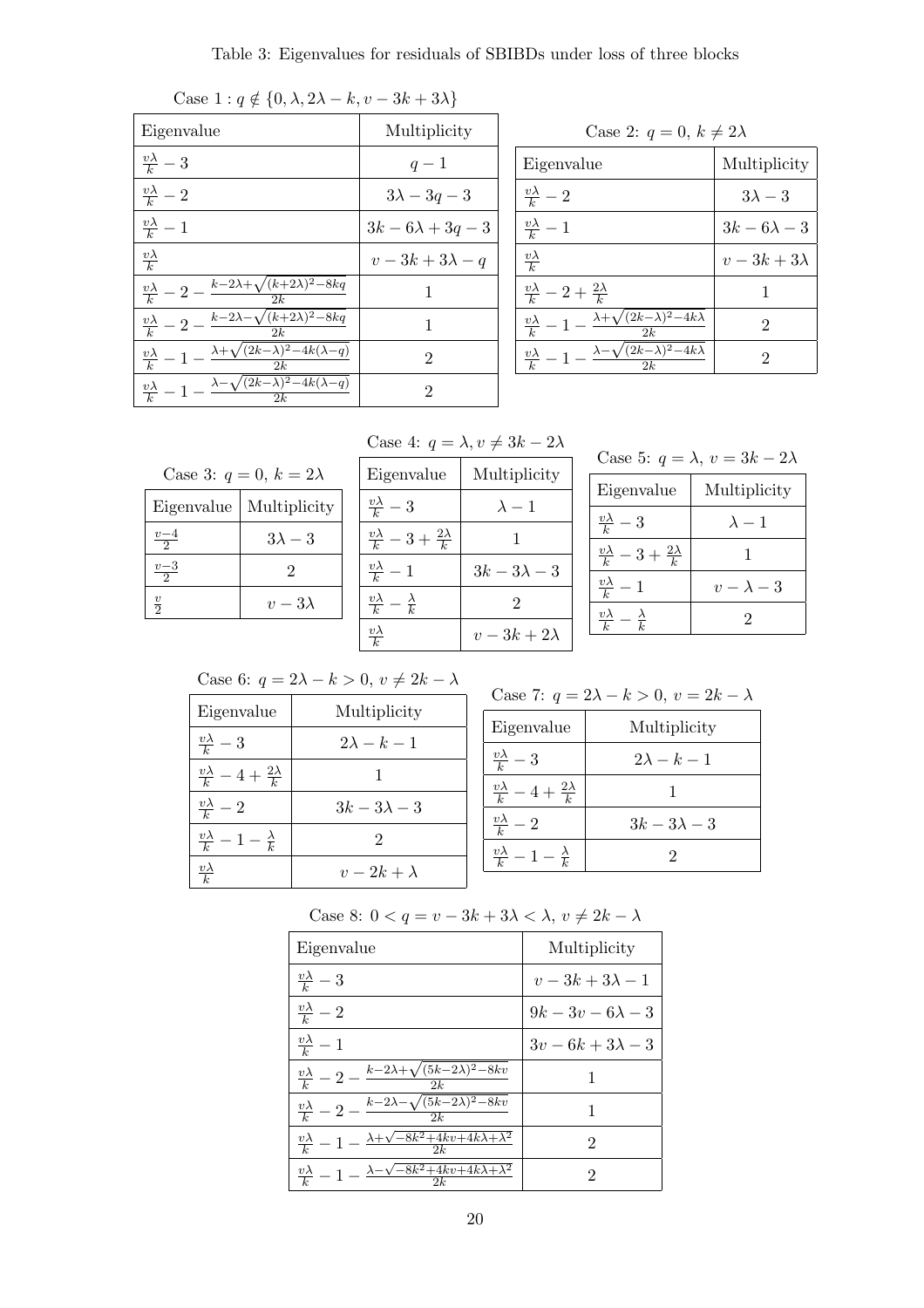| Design         |   | Int. numbers |                |   | A-efficiency |          | E-efficiency |          | MV-efficiency |          |
|----------------|---|--------------|----------------|---|--------------|----------|--------------|----------|---------------|----------|
| no.            |   |              | $\overline{2}$ | 3 | average      | min      | average      | min      | average       | min      |
|                |   | 84           | $\theta$       |   | 0.833134     | 0.8      | 0.637363     | 0.571429 | 0.69172       | 0.571429 |
| 2              | 4 | 72           | 12             | 3 | 0.833073     | 0.8      | 0.637363     | 0.571429 | 0.683955      | 0.571429 |
| 3              | 6 | 66           | 18             |   | 0.833042     | 0.8      | 0.637363     | 0.571429 | 0.680072      | 0.571429 |
| $\overline{4}$ |   | 63           | 21             |   | 0.833027     | 0.820046 | 0.637363     | 0.571429 | 0.678131      | 0.571429 |

Table 4: Comparison of (7, 14, 3) designs for robustness to loss of 2 blocks

Table 5: Worst case comparisons of (7, 14, 3) designs for loss of 2 blocks

| Maximum |             |          | Impact relative to MIA design |                                 |  |  |
|---------|-------------|----------|-------------------------------|---------------------------------|--|--|
|         | Designs     |          |                               | A-impact   E-impact   MV-impact |  |  |
|         | $4 \ (MIA)$ | 1.0      | 1.O                           | 1.0                             |  |  |
|         | $1 - 3$     | 0.933333 | 0.8                           | 0.816667                        |  |  |

Table 6: Comparison of  $(8, 14, 4)$  designs for robustness to loss of 2 blocks

| Design |                    |    | Int. numbers |   |   | A-efficiency |          | E-efficiency |          | MV-efficiency |          |
|--------|--------------------|----|--------------|---|---|--------------|----------|--------------|----------|---------------|----------|
| no.    |                    |    | າ            | 3 | 4 | average      | mın      | average      | min      | average       | min      |
|        | $\mathbf{Q}$<br>., | 12 | 72           | 4 |   | 0.841905     | 0.832737 | 0.677656     | 0.666667 | 0.684874      | 0.666667 |
| 2      |                    | 18 | 66           | 6 |   | 0.841908     | 0.832737 | 0.67674      | 0.666667 | 0.687568      | 0.666667 |
| 3      |                    | 21 | 63           | − |   | 0.84191      | 0.832737 | 0.676282     | 0.666667 | 0.688915      | 0.666667 |
| 4      |                    | 0  | 84           |   |   | 0.841897     | 0.840917 | 0.679487     | 0.666667 | 0.679487      | 0.666667 |

Table 7: Worst case comparisons of (8, 14, 4) designs for loss of 2 blocks

| Maximum | Impact relative to MIA design |          |          |                                 |  |  |
|---------|-------------------------------|----------|----------|---------------------------------|--|--|
|         | Designs                       |          |          | A-impact   E-impact   MV-impact |  |  |
|         | $4 \ (MIA)$                   | 1.0      | 1.0      | 1.0                             |  |  |
|         | $1 - 3$                       | 0.983332 | 0.888889 | 0.874242                        |  |  |